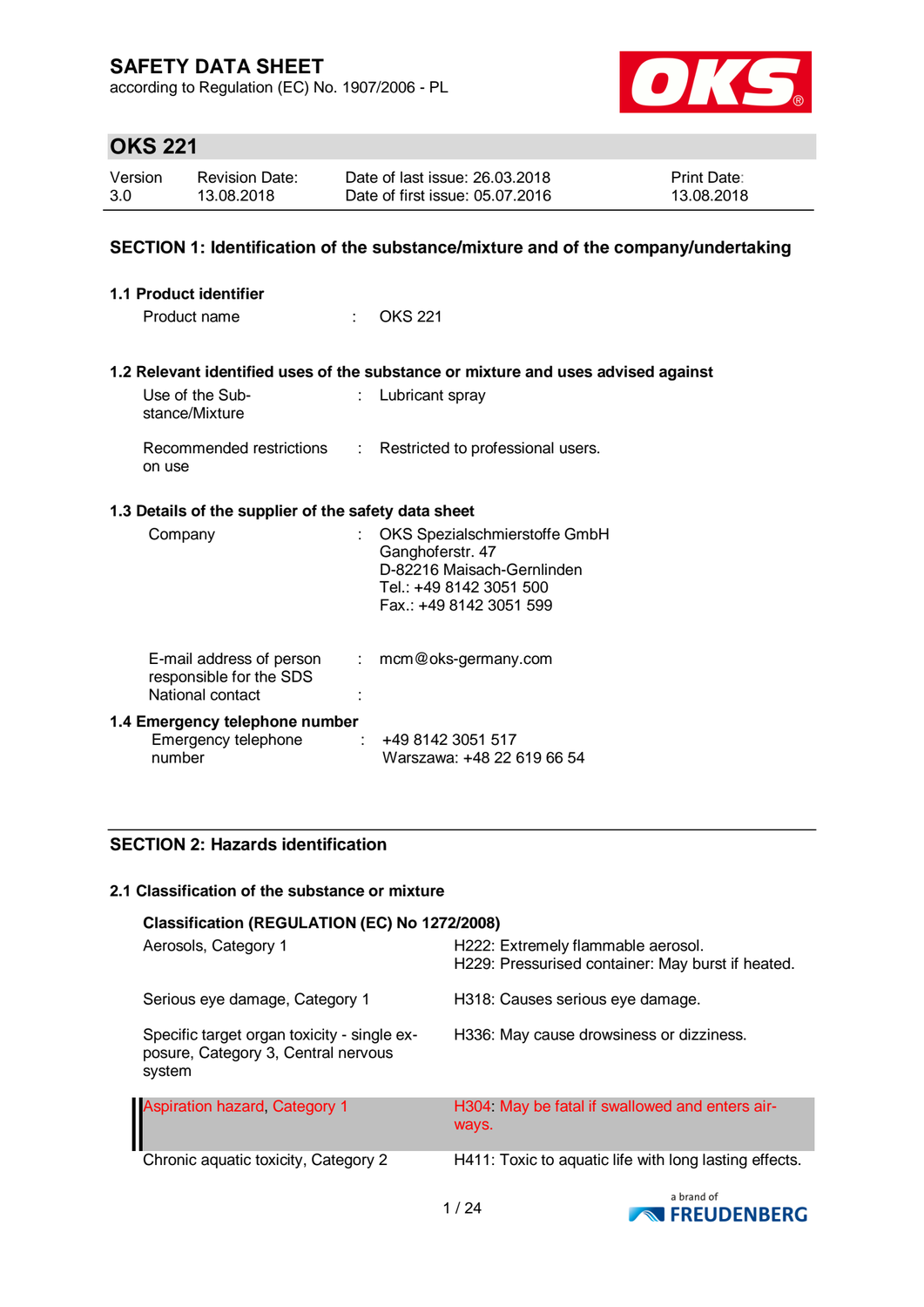according to Regulation (EC) No. 1907/2006 - PL



# **OKS 221**

| Version | <b>Revision Date:</b> | Date of last issue: 26.03.2018  | <b>Print Date:</b> |
|---------|-----------------------|---------------------------------|--------------------|
| 3.0     | 13.08.2018            | Date of first issue: 05.07.2016 | 13.08.2018         |

#### **2.2 Label elements**

| Labelling (REGULATION (EC) No 1272/2008) |   |                                              |                                                                                                                                                                                       |  |  |
|------------------------------------------|---|----------------------------------------------|---------------------------------------------------------------------------------------------------------------------------------------------------------------------------------------|--|--|
| Hazard pictograms                        |   |                                              |                                                                                                                                                                                       |  |  |
| Signal word                              |   | Danger                                       |                                                                                                                                                                                       |  |  |
| Hazard statements                        |   | H <sub>222</sub><br>H <sub>229</sub><br>H304 | Extremely flammable aerosol.<br>Pressurised container: May burst if heated.<br>May be fatal if swallowed and enters air-<br>ways.                                                     |  |  |
|                                          |   | H318<br>H336<br>H411                         | Causes serious eye damage.<br>May cause drowsiness or dizziness.<br>Toxic to aquatic life with long lasting effects.                                                                  |  |  |
| Supplemental Hazard<br><b>Statements</b> | ÷ | <b>EUH066</b>                                | Repeated exposure may cause skin dry-<br>ness or cracking.                                                                                                                            |  |  |
| Precautionary statements                 |   | <b>Prevention:</b>                           |                                                                                                                                                                                       |  |  |
|                                          |   | P <sub>210</sub>                             | Keep away from heat, hot surfaces, sparks,<br>open flames and other ignition sources. No<br>smoking.                                                                                  |  |  |
|                                          |   | P211                                         | Do not spray on an open flame or other<br>ignition source.                                                                                                                            |  |  |
|                                          |   | P251                                         | Do not pierce or burn, even after use.                                                                                                                                                |  |  |
|                                          |   | P273                                         | Avoid release to the environment.                                                                                                                                                     |  |  |
|                                          |   | P280                                         | Wear eye protection/ face protection.                                                                                                                                                 |  |  |
|                                          |   | <b>Response:</b>                             |                                                                                                                                                                                       |  |  |
|                                          |   | P301 + P310                                  | IF SWALLOWED: Immediately call a<br>POISON CENTER/doctor.                                                                                                                             |  |  |
|                                          |   | P305 + P351 + P338 + P310                    | IF IN EYES: Rinse cautiously<br>with water for several minutes. Remove<br>contact lenses, if present and easy to do.<br>Continue rinsing. Immediately call a<br>POISON CENTER/doctor. |  |  |
|                                          |   | P331<br>P391                                 | Do NOT induce vomiting.<br>Collect spillage.                                                                                                                                          |  |  |
|                                          |   | Storage:                                     |                                                                                                                                                                                       |  |  |
|                                          |   | $P410 + P412$                                | Protect from sunlight. Do not expose to<br>temperatures exceeding 50 °C/ 122 °F.                                                                                                      |  |  |

Hazardous components which must be listed on the label: pentane calcium dihydroxide

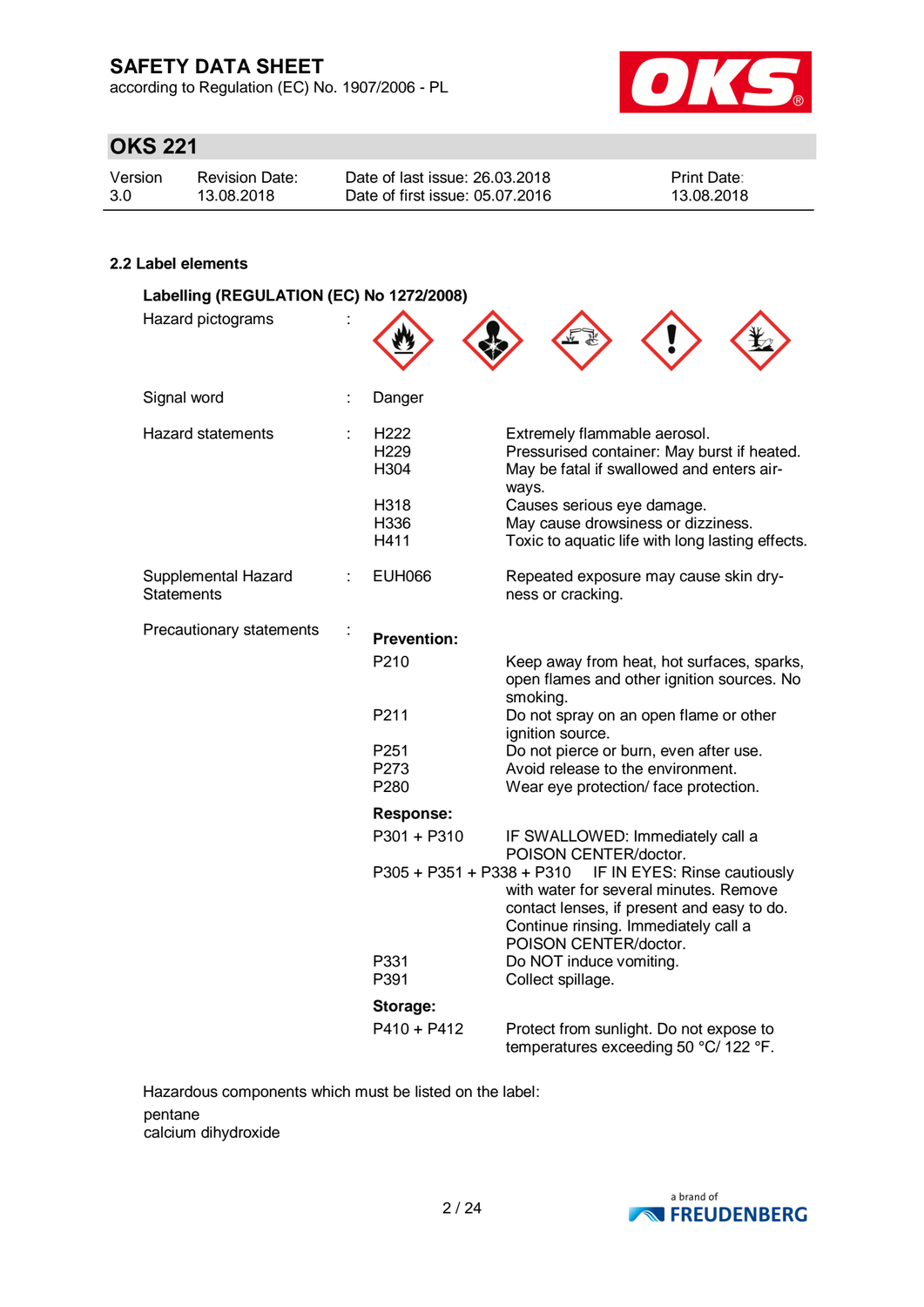according to Regulation (EC) No. 1907/2006 - PL



# **OKS 221**

| Version | <b>Revision Date:</b> | Date of last issue: 26.03.2018  | <b>Print Date:</b> |
|---------|-----------------------|---------------------------------|--------------------|
| 3.0     | 13.08.2018            | Date of first issue: 05.07.2016 | 13.08.2018         |

#### **2.3 Other hazards**

This substance/mixture contains no components considered to be either persistent, bioaccumulative and toxic (PBT), or very persistent and very bioaccumulative (vPvB) at levels of 0.1% or higher.

#### **SECTION 3: Composition/information on ingredients**

#### **3.2 Mixtures**

Chemical nature : Active substance with propellant

#### **Hazardous components**

| Chemical name                                | CAS-No.<br>EC-No.<br>Index-No.<br>Registration number                     | Classification                                                                       | Concentration<br>limits<br>M-Factor<br><b>Notes</b> | Concentration<br>(% w/w) |
|----------------------------------------------|---------------------------------------------------------------------------|--------------------------------------------------------------------------------------|-----------------------------------------------------|--------------------------|
| pentane                                      | 109-66-0<br>203-692-4<br>601-006-00-1<br>01-2119459286-30-<br><b>XXXX</b> | Flam. Liq.2; H225<br>STOT SE3; H336<br>Asp. Tox.1; H304<br>Aquatic Chronic2;<br>H411 | Note C                                              | $>= 30 - 50$             |
| calcium dihydroxide                          | 1305-62-0<br>215-137-3<br>01-2119475151-45-<br><b>XXXX</b>                | Skin Irrit.2; H315<br>Eye Dam.1; H318<br>STOT SE3; H335                              |                                                     | $>= 3 - 10$              |
| isobutane                                    | 75-28-5<br>200-857-2<br>601-004-00-0<br>01-2119485395-27-<br><b>XXXX</b>  | Flam. Gas1; H220<br>Press. GasCompr.<br>Gas; H280                                    | Note U (table<br>3.1), Note C                       | $>= 1 - 10$              |
| Substances with a workplace exposure limit : |                                                                           |                                                                                      |                                                     |                          |
| butane                                       | 106-97-8<br>203-448-7<br>601-004-00-0                                     | Flam. Gas1; H220<br>Press. GasCompr.<br>Gas; H280                                    | Note U (table<br>3.1), Note C                       | $>= 10 - 20$             |
| propane                                      | 74-98-6<br>200-827-9                                                      | Flam. Gas1; H220<br>Press. GasCompr.<br>Gas; H280                                    | Note U (table                                       | $>= 10 - 20$             |

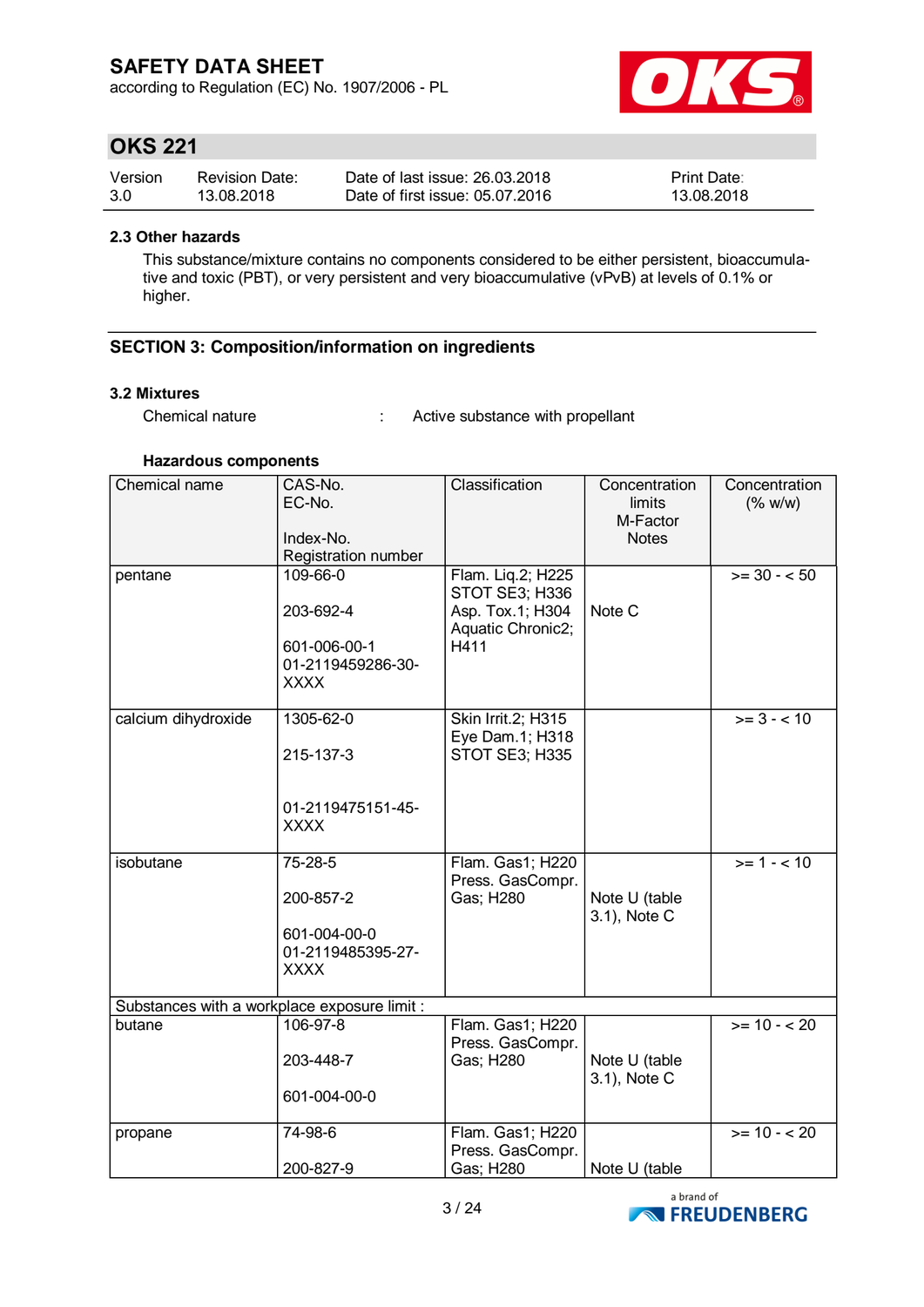according to Regulation (EC) No. 1907/2006 - PL



# **OKS 221**

| Version<br>3.0 | <b>Revision Date:</b><br>13.08.2018 |                                                  | Date of last issue: 26.03.2018<br>Date of first issue: 05.07.2016 |      | <b>Print Date:</b><br>13.08.2018 |  |
|----------------|-------------------------------------|--------------------------------------------------|-------------------------------------------------------------------|------|----------------------------------|--|
|                |                                     | 601-003-00-5<br>01-2119486944-21-<br><b>XXXX</b> |                                                                   | 3.1) |                                  |  |
| phide          | molybdenum disul-                   | 1317-33-5<br>215-263-9                           |                                                                   |      | $>= 1 - 10$                      |  |
| Graphite       |                                     | 7782-42-5<br>231-955-3                           |                                                                   |      | $>= 1 - 10$                      |  |

For explanation of abbreviations see section 16.

#### **SECTION 4: First aid measures**

#### **4.1 Description of first aid measures**

| If inhaled              | Call a physician or poison control centre immediately.<br>Remove person to fresh air. If signs/symptoms continue, get<br>medical attention.<br>Keep patient warm and at rest.<br>If unconscious, place in recovery position and seek medical<br>advice.<br>Keep respiratory tract clear.<br>If breathing is irregular or stopped, administer artificial respira-<br>tion. |
|-------------------------|---------------------------------------------------------------------------------------------------------------------------------------------------------------------------------------------------------------------------------------------------------------------------------------------------------------------------------------------------------------------------|
| In case of skin contact | Take off all contaminated clothing immediately.<br>Get medical attention immediately if irritation develops and<br>persists.<br>Wash clothing before reuse.<br>Thoroughly clean shoes before reuse.<br>Wash skin thoroughly with soap and water or use recognized<br>skin cleanser.                                                                                       |
| In case of eye contact  | Rinse immediately with plenty of water, also under the eyelids,<br>for at least 10 minutes.<br>If easy to do, remove contact lens, if worn.<br>Get medical attention immediately.                                                                                                                                                                                         |
| If swallowed            | Move the victim to fresh air.<br>÷<br>If accidentally swallowed obtain immediate medical attention.<br>Keep respiratory tract clear.<br>Do NOT induce vomiting.                                                                                                                                                                                                           |

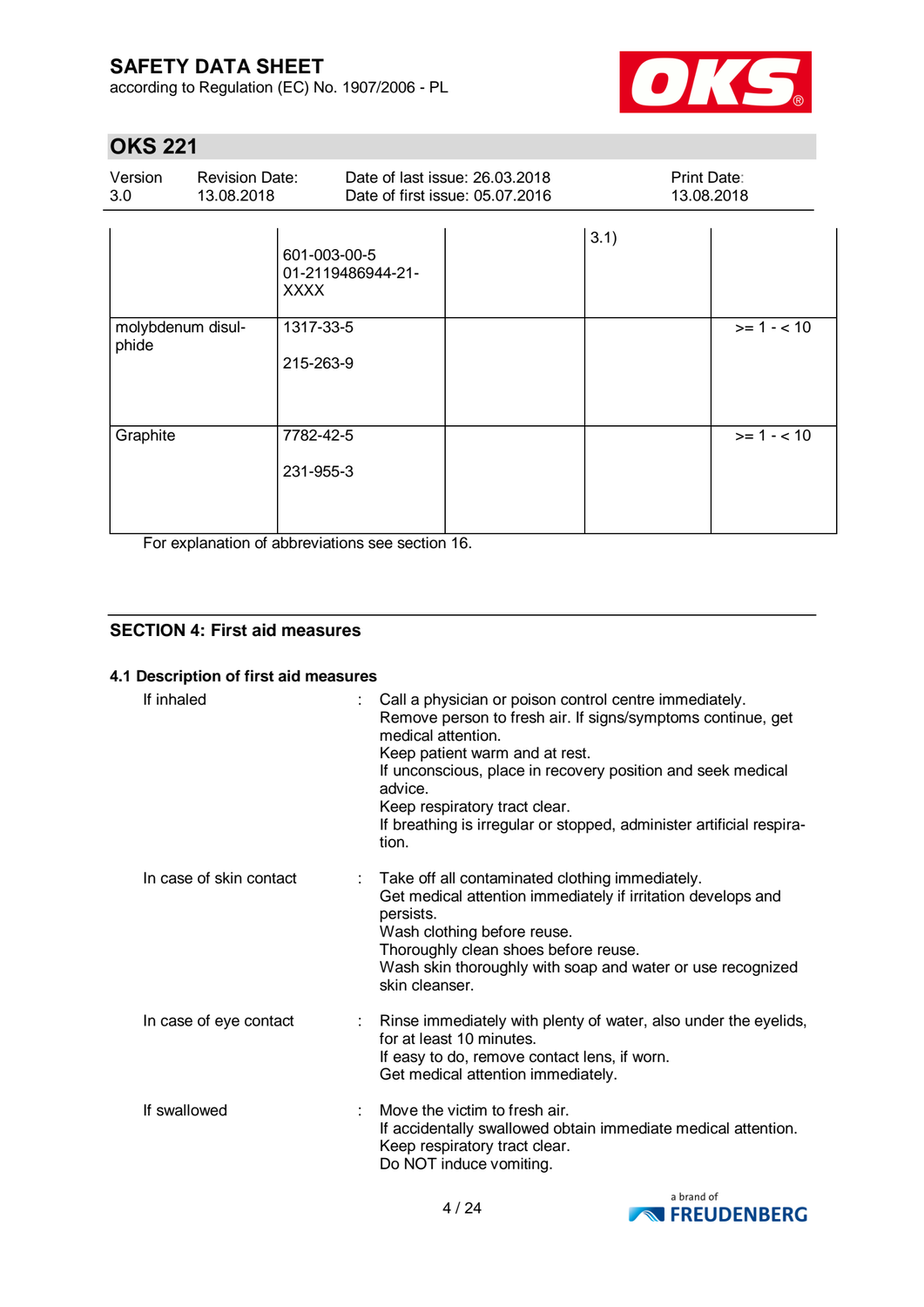according to Regulation (EC) No. 1907/2006 - PL



# **OKS 221**

| Version<br>3.0 | <b>Revision Date:</b><br>13.08.2018 | Date of last issue: 26,03,2018<br>Date of first issue: 05.07.2016                                                                                                                                                         | <b>Print Date:</b><br>13.08.2018 |
|----------------|-------------------------------------|---------------------------------------------------------------------------------------------------------------------------------------------------------------------------------------------------------------------------|----------------------------------|
|                |                                     | Rinse mouth with water<br>Aspiration hazard if swallowed - can enter lungs and cause<br>damage.                                                                                                                           |                                  |
|                |                                     | 4.2 Most important symptoms and effects, both acute and delayed                                                                                                                                                           |                                  |
| Symptoms       |                                     | Inhalation may provoke the following symptoms:<br>÷<br>Unconsciousness<br><b>Dizziness</b><br><b>Drowsiness</b><br>Headache<br>Nausea<br><b>Tiredness</b><br>Skin contact may provoke the following symptoms:<br>Erythema |                                  |
|                |                                     | Aspiration may cause pulmonary oedema and pneumonitis.                                                                                                                                                                    |                                  |
| Risks          |                                     | Central nervous system depression<br>Can be absorbed through skin.<br>Risk of product entering the lungs on vomiting after ingestion.<br>Health injuries may be delayed.                                                  |                                  |

#### **4.3 Indication of any immediate medical attention and special treatment needed**

Treatment : Treat symptomatically.

#### **SECTION 5: Firefighting measures**

| 5.1 Extinguishing media<br>Suitable extinguishing media : ABC powder     |                                                                                                                                                                                                                      |
|--------------------------------------------------------------------------|----------------------------------------------------------------------------------------------------------------------------------------------------------------------------------------------------------------------|
| Unsuitable extinguishing<br>media                                        | : High volume water jet                                                                                                                                                                                              |
| 5.2 Special hazards arising from the substance or mixture                |                                                                                                                                                                                                                      |
| Specific hazards during fire- : Fire may cause evolution of:<br>fighting | Carbon oxides<br>Metal oxides<br>Sulphur oxides                                                                                                                                                                      |
|                                                                          | Fire Hazard<br>Do not let product enter drains.<br>Contains gas under pressure; may explode if heated.<br>Beware of vapours accumulating to form explosive concentra-<br>tions. Vapours can accumulate in low areas. |

#### **5.3 Advice for firefighters**

Special protective equipment : In the event of fire, wear self-contained breathing apparatus.

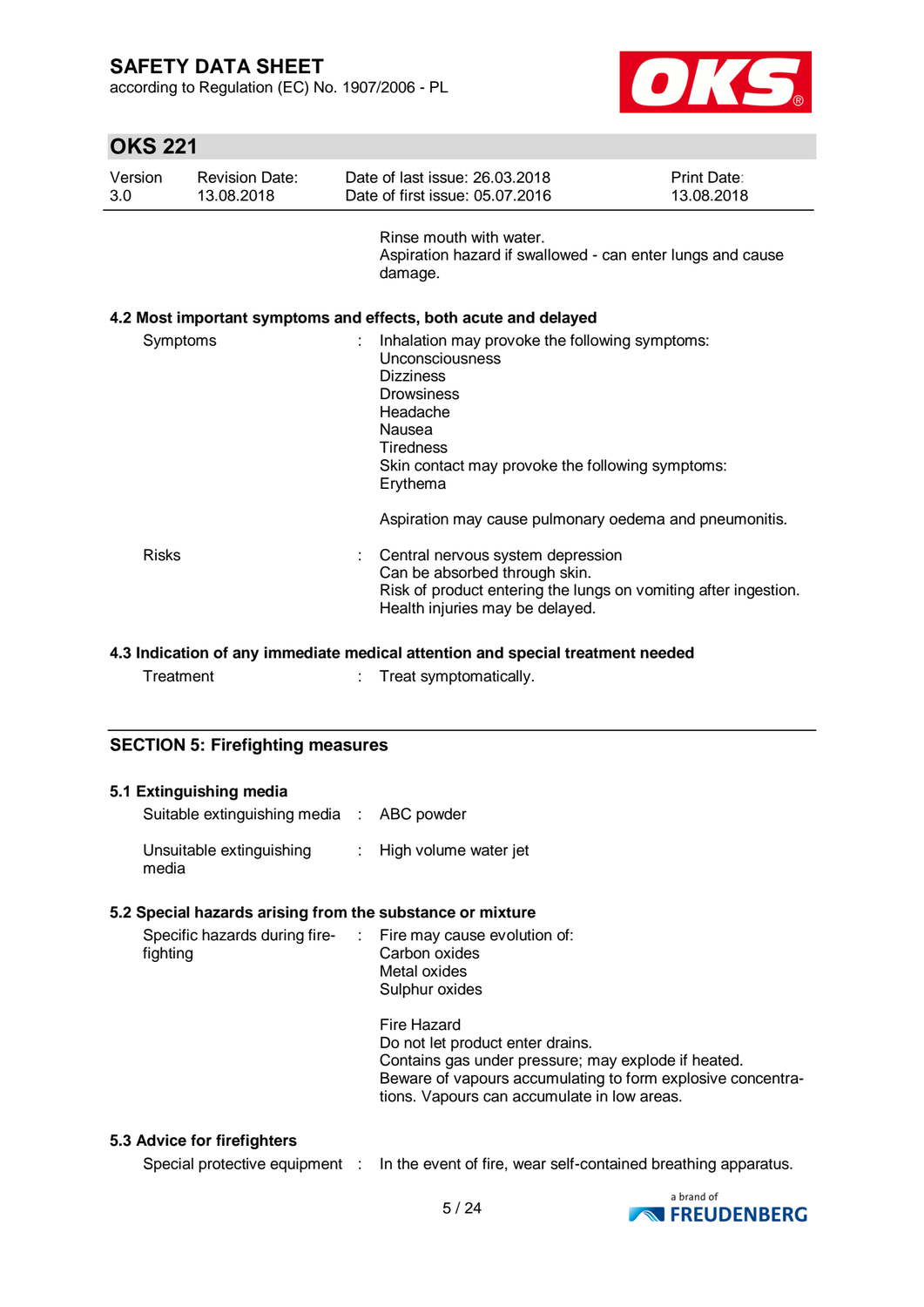according to Regulation (EC) No. 1907/2006 - PL



# **OKS 221**

| Version<br>3.0   | <b>Revision Date:</b><br>13.08.2018 | Date of last issue: 26,03,2018<br>Date of first issue: 05.07.2016                                                                                                                              | <b>Print Date:</b><br>13.08.2018 |
|------------------|-------------------------------------|------------------------------------------------------------------------------------------------------------------------------------------------------------------------------------------------|----------------------------------|
| for firefighters |                                     | Use personal protective equipment. In the case of respirable<br>dust and/or fumes, use self-contained breathing apparatus.<br>Exposure to decomposition products may be a hazard to<br>health. |                                  |
|                  | Further information                 | : Standard procedure for chemical fires.<br>Collect contaminated fire extinguishing water separately. This<br>must not be discharged into drains.<br>Cool containers/tanks with water spray.   |                                  |

#### **SECTION 6: Accidental release measures**

#### **6.1 Personal precautions, protective equipment and emergency procedures**

| Personal precautions | Evacuate personnel to safe areas.<br>Ensure adequate ventilation.<br>Remove all sources of ignition.<br>Do not breathe vapours or spray mist.<br>Do not breathe dust/ fume/ gas/ mist/ vapours/ spray.<br>Refer to protective measures listed in sections 7 and 8.<br>Only qualified personnel equipped with suitable protective |
|----------------------|----------------------------------------------------------------------------------------------------------------------------------------------------------------------------------------------------------------------------------------------------------------------------------------------------------------------------------|
|                      | equipment may intervene.                                                                                                                                                                                                                                                                                                         |

#### **6.2 Environmental precautions**

| Environmental precautions | : Do not allow contact with soil, surface or ground water.    |
|---------------------------|---------------------------------------------------------------|
|                           | Prevent further leakage or spillage if safe to do so.         |
|                           | If the product contaminates rivers and lakes or drains inform |
|                           | respective authorities.                                       |

#### **6.3 Methods and material for containment and cleaning up**

#### **6.4 Reference to other sections**

For personal protection see section 8.

#### **SECTION 7: Handling and storage**

#### **7.1 Precautions for safe handling**

Advice on safe handling : Do not use in areas without adequate ventilation. Do not breathe vapours or spray mist. In case of insufficient ventilation, wear suitable respiratory equipment.

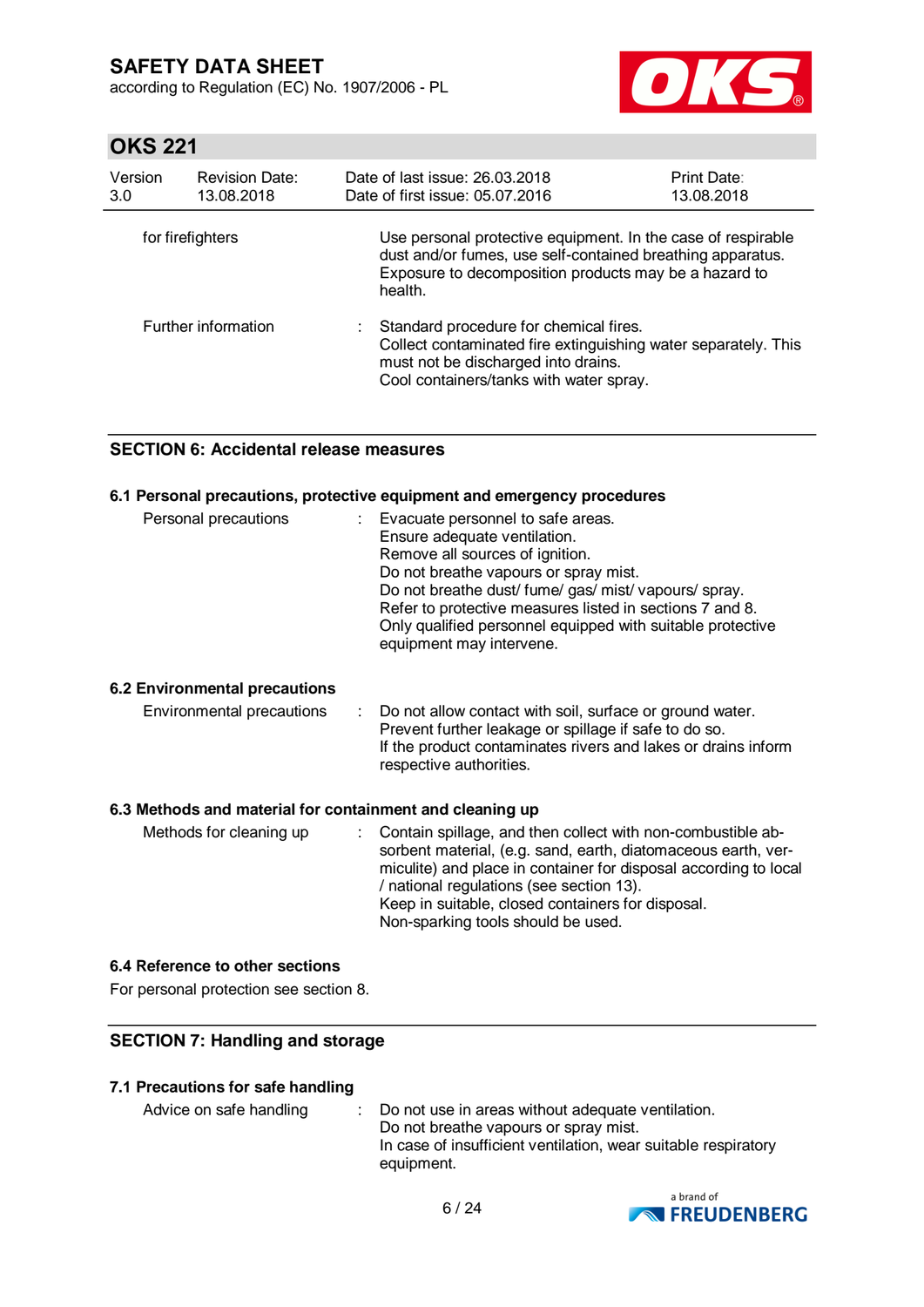according to Regulation (EC) No. 1907/2006 - PL



# **OKS 221**

| Version<br>3.0 | <b>Revision Date:</b><br>13.08.2018              | Date of last issue: 26.03.2018<br>Date of first issue: 05.07.2016                                                                                                                                                                                                                                                                                                                                                                                                                                                                                                                                                                                                                              | <b>Print Date:</b><br>13.08.2018 |
|----------------|--------------------------------------------------|------------------------------------------------------------------------------------------------------------------------------------------------------------------------------------------------------------------------------------------------------------------------------------------------------------------------------------------------------------------------------------------------------------------------------------------------------------------------------------------------------------------------------------------------------------------------------------------------------------------------------------------------------------------------------------------------|----------------------------------|
|                |                                                  | Avoid contact with skin and eyes.<br>For personal protection see section 8.<br>Keep away from fire, sparks and heated surfaces.<br>Smoking, eating and drinking should be prohibited in the ap-<br>plication area.<br>Wash hands and face before breaks and immediately after<br>handling the product.<br>Do not get in eyes or mouth or on skin.<br>Do not get on skin or clothing.<br>Do not ingest.<br>Do not use sparking tools.<br>These safety instructions also apply to empty packaging which<br>may still contain product residues.<br>Pressurized container: protect from sunlight and do not ex-<br>pose to temperatures exceeding 50 °C. Do not pierce or burn,<br>even after use. |                                  |
|                | Hygiene measures                                 | Wash face, hands and any exposed skin thoroughly after<br>handling.                                                                                                                                                                                                                                                                                                                                                                                                                                                                                                                                                                                                                            |                                  |
|                |                                                  | 7.2 Conditions for safe storage, including any incompatibilities                                                                                                                                                                                                                                                                                                                                                                                                                                                                                                                                                                                                                               |                                  |
|                | Requirements for storage<br>areas and containers | BEWARE: Aerosol is pressurized. Keep away from direct sun<br>exposure and temperatures over 50 °C. Do not open by force<br>or throw into fire even after use. Do not spray on flames or<br>red-hot objects. Store in accordance with the particular na-<br>tional regulations.                                                                                                                                                                                                                                                                                                                                                                                                                 |                                  |
|                | 7.3 Specific end use(s)                          |                                                                                                                                                                                                                                                                                                                                                                                                                                                                                                                                                                                                                                                                                                |                                  |
|                | Specific use(s)                                  | Consult the technical guidelines for the use of this sub-<br>stance/mixture.                                                                                                                                                                                                                                                                                                                                                                                                                                                                                                                                                                                                                   |                                  |

#### **SECTION 8: Exposure controls/personal protection**

#### **8.1 Control parameters**

### **Occupational Exposure Limits**

| Components          | CAS-No.    | Value type (Form<br>of exposure) | Control parameters       | <b>Basis</b>                     |
|---------------------|------------|----------------------------------|--------------------------|----------------------------------|
| pentane             | 109-66-0   | <b>TWA</b>                       | 1.000 ppm<br>3.000 mg/m3 | 2006/15/EC<br>$(2006 - 02 - 09)$ |
| Further information | Indicative |                                  |                          |                                  |
|                     |            | <b>NDS</b>                       | 3.000 mg/m3              | PL OEL<br>$(2014-06-23)$         |
| butane              | 106-97-8   | <b>NDS</b>                       | 1.900 mg/m3              | PL OEL<br>$(2014 - 06 - 23)$     |
|                     |            | <b>NDSch</b>                     | $3.000$ mg/m $3$         | PL OEL<br>$(2014 - 06 - 23)$     |
| propane             | 74-98-6    | NDS.                             | 1.800 mg/m3              | PL OEL                           |

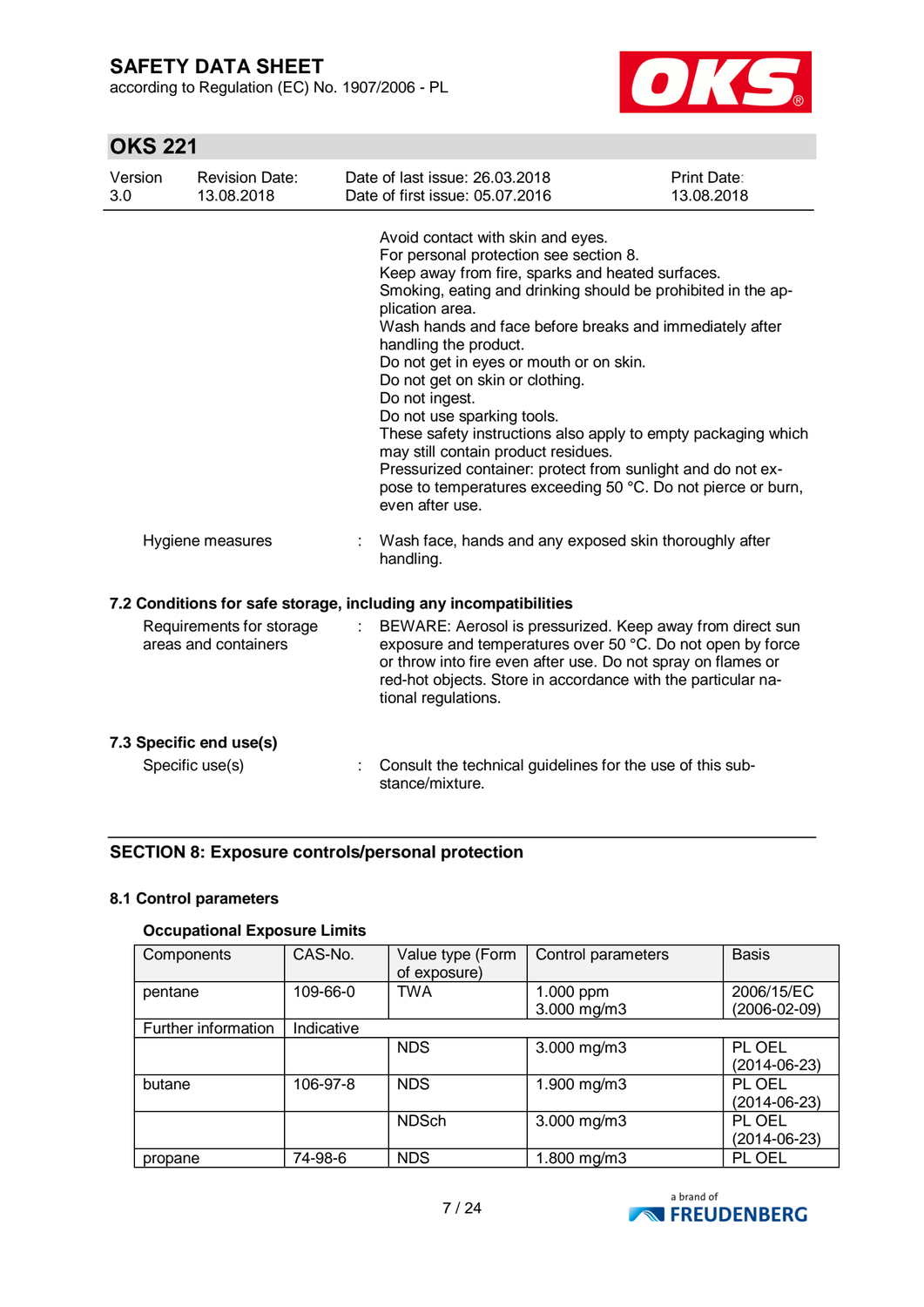according to Regulation (EC) No. 1907/2006 - PL



# **OKS 221**

| Version | <b>Revision Date:</b> |
|---------|-----------------------|
| 3.0     | 13.08.2018            |

Date of last issue: 26.03.2018 Date of first issue: 05.07.2016 Print Date: 13.08.2018

|                            |                                                                                    |                                              |                                                                                    | $(2014 - 06 - 23)$                |
|----------------------------|------------------------------------------------------------------------------------|----------------------------------------------|------------------------------------------------------------------------------------|-----------------------------------|
| molybdenum dis-            | 1317-33-5                                                                          | <b>NDS</b>                                   | $4$ mg/m $3$                                                                       | PL OEL                            |
| ulphide                    |                                                                                    |                                              | (Molybdenum)                                                                       | $(2014 - 06 - 23)$                |
|                            |                                                                                    | <b>NDSch</b>                                 | 10 mg/m3                                                                           | PL OEL                            |
|                            |                                                                                    |                                              | (Molybdenum)                                                                       | $(2014 - 06 - 23)$                |
| calcium dihydrox-          | 1305-62-0                                                                          | <b>TWA</b>                                   | $5$ mg/m $3$                                                                       | 91/322/EEC                        |
| ide                        |                                                                                    |                                              |                                                                                    | $(1991 - 07 - 05)$                |
| <b>Further information</b> |                                                                                    |                                              | Indicative, Existing scientific data on health effects appear to be particularly   |                                   |
|                            |                                                                                    |                                              | limited, In the Annex to Directive 91/322/EEC, the references to acetic acid,      |                                   |
|                            |                                                                                    |                                              | calcium dihydroxide, lithium hydride and nitrogen monoxide are deleted with        |                                   |
|                            |                                                                                    | effect from 21 August 2018<br>NDS (inhalable | $2 \overline{\mathrm{mg}}$ m3                                                      | PL OEL                            |
|                            |                                                                                    | fraction)                                    |                                                                                    | $(2014-06-23)$                    |
| Further information        |                                                                                    |                                              | Inhalable fraction - the fraction of aerosol penetrating through the nose and      |                                   |
|                            |                                                                                    |                                              | mouth, which after deposit in the respiratory tract poses a threat to health.      |                                   |
|                            |                                                                                    | NDS (respirable                              | 1 $mg/m3$                                                                          | PL OEL                            |
|                            |                                                                                    | fraction)                                    |                                                                                    | $(2014-06-23)$                    |
| Further information        |                                                                                    |                                              | Respirable fraction - the fraction of aerosol that penetrates into the respiratory |                                   |
|                            |                                                                                    |                                              | tract, which poses a threat to the health of the deposit in the area of gas ex-    |                                   |
|                            | change.                                                                            |                                              |                                                                                    |                                   |
|                            |                                                                                    | NDSch (inhalable                             | $6 \,\mathrm{mg/m}$                                                                | PL OEL                            |
|                            |                                                                                    | fraction)                                    |                                                                                    | $(2014 - 06 - 23)$                |
| Further information        |                                                                                    |                                              | Inhalable fraction - the fraction of aerosol penetrating through the nose and      |                                   |
|                            |                                                                                    |                                              | mouth, which after deposit in the respiratory tract poses a threat to health.      |                                   |
|                            |                                                                                    | NDSch (respira-                              | $4$ mg/m $3$                                                                       | PL OEL                            |
|                            |                                                                                    | ble fraction)                                |                                                                                    | $(2014-06-23)$                    |
| Further information        | Respirable fraction - the fraction of aerosol that penetrates into the respiratory |                                              |                                                                                    |                                   |
|                            | tract, which poses a threat to the health of the deposit in the area of gas ex-    |                                              |                                                                                    |                                   |
|                            | change.                                                                            |                                              |                                                                                    |                                   |
|                            |                                                                                    | TWA (Respirable<br>fraction)                 | 1 $mg/m3$                                                                          | 2017/164/EU<br>$(2017 - 02 - 01)$ |
| Further information        | Indicative                                                                         |                                              |                                                                                    |                                   |
|                            |                                                                                    | STEL (Respira-                               | $4$ mg/m $3$                                                                       | 2017/164/EU                       |
|                            |                                                                                    | ble fraction)                                |                                                                                    | $(2017 - 02 - 01)$                |
| Further information        | Indicative                                                                         |                                              |                                                                                    |                                   |
| Graphite                   | 7782-42-5                                                                          | NDS (respirable                              | 1 $mg/m3$                                                                          | PL OEL                            |
|                            |                                                                                    | dust fraction)                               |                                                                                    | $(2014 - 06 - 23)$                |
| Further information        |                                                                                    |                                              | Respirable fraction - the fraction of aerosol that penetrates into the respiratory |                                   |
|                            |                                                                                    |                                              | tract, which poses a threat to the health of the deposit in the area of gas ex-    |                                   |
|                            | change.                                                                            |                                              |                                                                                    |                                   |
|                            |                                                                                    | NDS (inhalable                               | 6 mg/m $\overline{3}$                                                              | PL OEL                            |
|                            |                                                                                    | dust)                                        |                                                                                    | $(2014 - 06 - 23)$                |
| Further information        | Inhalable fraction - the fraction of aerosol penetrating through the nose and      |                                              |                                                                                    |                                   |
|                            |                                                                                    |                                              | mouth, which after deposit in the respiratory tract poses a threat to health.      |                                   |
|                            |                                                                                    | NDS (inhalable                               | $4$ mg/m $3$                                                                       | PL OEL                            |
|                            |                                                                                    | dust)                                        |                                                                                    | $(2014 - 06 - 23)$                |
| <b>Further information</b> |                                                                                    |                                              | Inhalable fraction - the fraction of aerosol penetrating through the nose and      |                                   |
|                            | mouth, which after deposit in the respiratory tract poses a threat to health.      |                                              |                                                                                    |                                   |

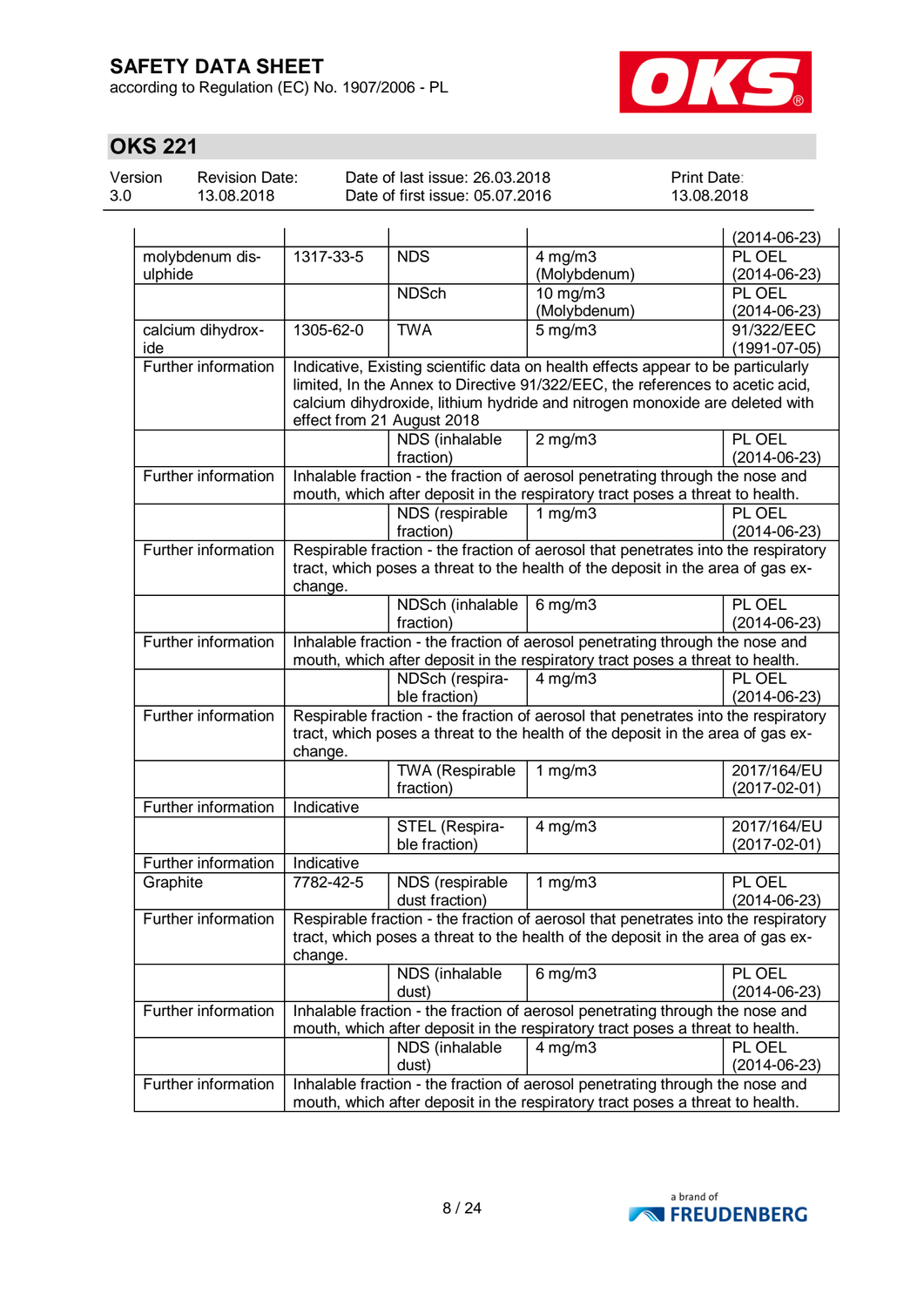according to Regulation (EC) No. 1907/2006 - PL



### **OKS 221**

| Version | <b>Revision Date:</b> | Date of last issue: 26.03.2018  | <b>Print Date:</b> |
|---------|-----------------------|---------------------------------|--------------------|
| 3.0     | 13.08.2018            | Date of first issue: 05.07.2016 | 13.08.2018         |

#### **Derived No Effect Level (DNEL) according to Regulation (EC) No. 1907/2006:**

| Substance name                                             | End Use        | Exposure routes | Potential health ef-<br>fects | Value                 |
|------------------------------------------------------------|----------------|-----------------|-------------------------------|-----------------------|
| Benzene, mono-C10-<br>13-alkyl derivs., distn.<br>residues | Workers        | Inhalation      | Long-term systemic<br>effects | $3,2$ mg/m $3$        |
|                                                            | <b>Workers</b> | Skin contact    | Long-term systemic<br>effects | $4,3$ mg/kg<br>bw/day |
| calcium dihydroxide                                        | Workers        | Inhalation      | Long-term local ef-<br>fects  | 1 $mg/m3$             |
|                                                            | Workers        | Inhalation      | Acute local effects           | $4 \text{ mg/m}$      |

#### **Predicted No Effect Concentration (PNEC) according to Regulation (EC) No. 1907/2006:**

| Substance name                                         | <b>Environmental Compartment</b>                          | Value               |
|--------------------------------------------------------|-----------------------------------------------------------|---------------------|
| Benzene, mono-C10-13-alkyl<br>derivs., distn. residues | Fresh water                                               | $0,001$ mg/l        |
|                                                        | Intermittent use/release                                  | $0,001$ mg/l        |
|                                                        | Marine water                                              | $0$ mg/l            |
|                                                        | Microbiological Activity in Sewage Treat-<br>ment Systems | $2$ mg/l            |
|                                                        | Fresh water sediment                                      | 1,65 mg/kg          |
|                                                        | Marine sediment                                           | 0,165 mg/kg         |
|                                                        | Soil                                                      | $0,329$ mg/kg       |
| calcium dihydroxide                                    | Fresh water                                               | $0,49$ mg/l         |
|                                                        | Marine water                                              | $0,32 \text{ mg/l}$ |
|                                                        | Intermittent use/release                                  | $0,49$ mg/l         |
|                                                        | Microbiological Activity in Sewage Treat-<br>ment Systems | $3$ mg/l            |
|                                                        | Soil                                                      | 1080 mg/kg          |

#### **8.2 Exposure controls**

#### **Engineering measures**

Use only in an area equipped with explosion proof exhaust ventilation. Handle only in a place equipped with local exhaust (or other appropriate exhaust).

#### **Personal protective equipment**

| Eye protection              | Safety glasses with side-shields conforming to EN166                                                                                                                                                                                                                                                                                  |  |
|-----------------------------|---------------------------------------------------------------------------------------------------------------------------------------------------------------------------------------------------------------------------------------------------------------------------------------------------------------------------------------|--|
| Hand protection<br>Material | Fluorinated rubber                                                                                                                                                                                                                                                                                                                    |  |
| Protective index            | Class 1                                                                                                                                                                                                                                                                                                                               |  |
| <b>Remarks</b>              | Wear protective gloves. The selected protective gloves have<br>to satisfy the specifications of EU Directive 89/686/EEC and<br>the standard EN 374 derived from it. The break through time<br>depends amongst other things on the material, the thickness<br>and the type of glove and therefore has to be measured for<br>each case. |  |

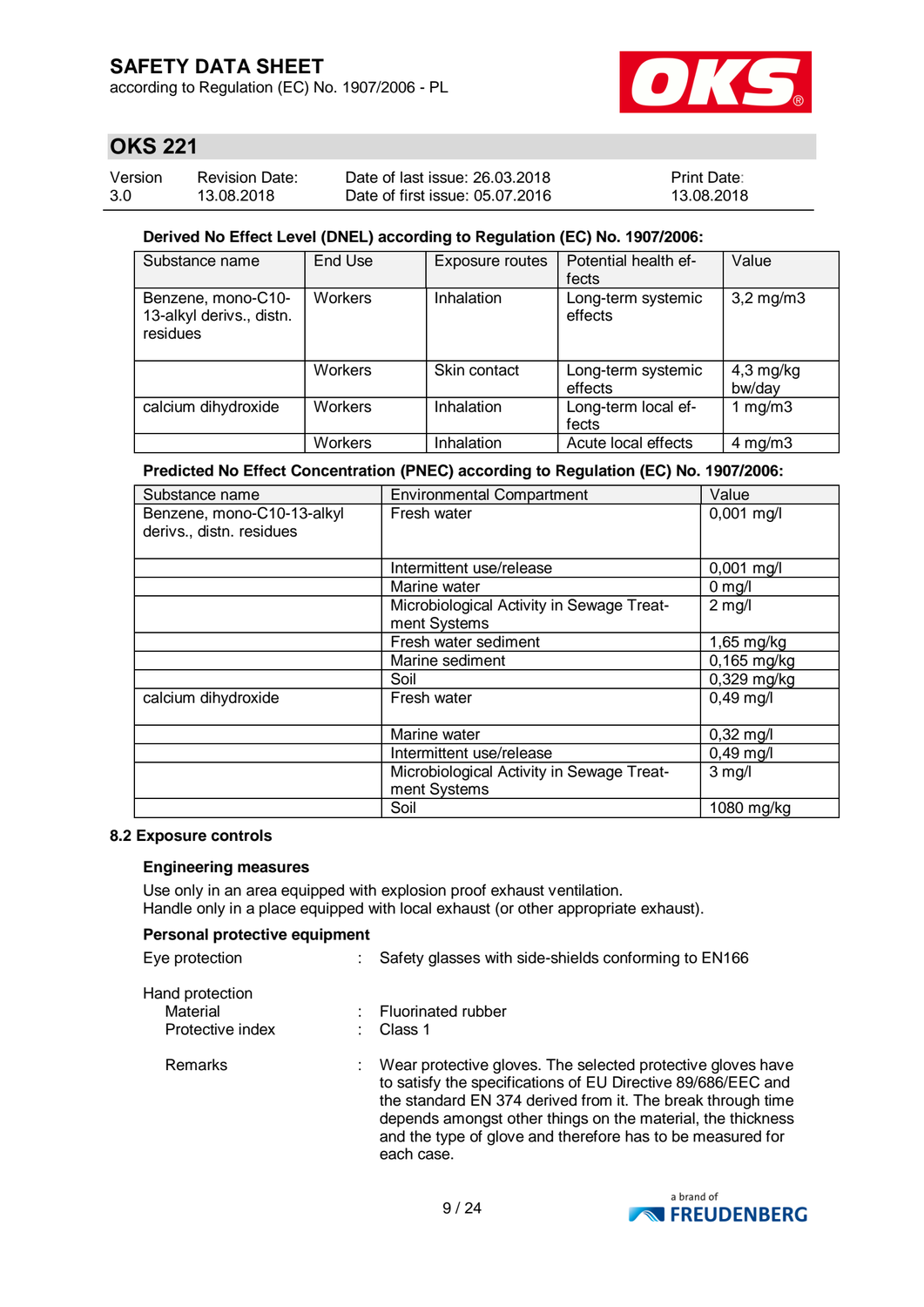according to Regulation (EC) No. 1907/2006 - PL



# **OKS 221**

| Version<br>3.0 | <b>Revision Date:</b><br>13.08.2018 |    | Date of last issue: 26,03,2018<br>Date of first issue: 05.07.2016                                                                                                                                                                                                                                               | <b>Print Date:</b><br>13.08.2018 |
|----------------|-------------------------------------|----|-----------------------------------------------------------------------------------------------------------------------------------------------------------------------------------------------------------------------------------------------------------------------------------------------------------------|----------------------------------|
|                | Respiratory protection              | t. | Use respiratory protection unless adequate local exhaust<br>ventilation is provided or exposure assessment demonstrates<br>that exposures are within recommended exposure guidelines.                                                                                                                           |                                  |
| Filter type    |                                     |    | : Recommended Filter type:                                                                                                                                                                                                                                                                                      |                                  |
|                |                                     |    | Organic gas and low boiling vapour type (AX)                                                                                                                                                                                                                                                                    |                                  |
|                | Protective measures                 |    | : The type of protective equipment must be selected according<br>to the concentration and amount of the dangerous substance<br>at the specific workplace.<br>Choose body protection in relation to its type, to the concen-<br>tration and amount of dangerous substances, and to the spe-<br>cific work-place. |                                  |

### **SECTION 9: Physical and chemical properties**

#### **9.1 Information on basic physical and chemical properties**

| Appearance                  |                           | aerosol                         |
|-----------------------------|---------------------------|---------------------------------|
| Colour                      |                           | black                           |
| Odour                       | ÷.                        | characteristic                  |
| <b>Odour Threshold</b>      | ÷                         | No data available               |
|                             |                           |                                 |
| pH                          | ÷                         | Not applicable                  |
| Melting point/range         |                           | No data available               |
| Boiling point/boiling range | $\mathbb{R}^{\mathbb{Z}}$ | $-161$ °C<br>(1.013 hPa)        |
| Flash point                 |                           | $-60 °C$<br>Method: Abel-Pensky |
| Evaporation rate            | t.                        | No data available               |
| Flammability (solid, gas)   | ÷                         | Extremely flammable aerosol.    |
| Upper explosion limit       | $\mathbb{Z}^{\mathbb{Z}}$ | 10,9 %(V)                       |
| Lower explosion limit       | ÷.                        | 1,4 %(V)                        |
| Vapour pressure             | ÷.                        | 3.700 hPa (20 °C)               |
| Relative vapour density     | ÷                         | No data available               |

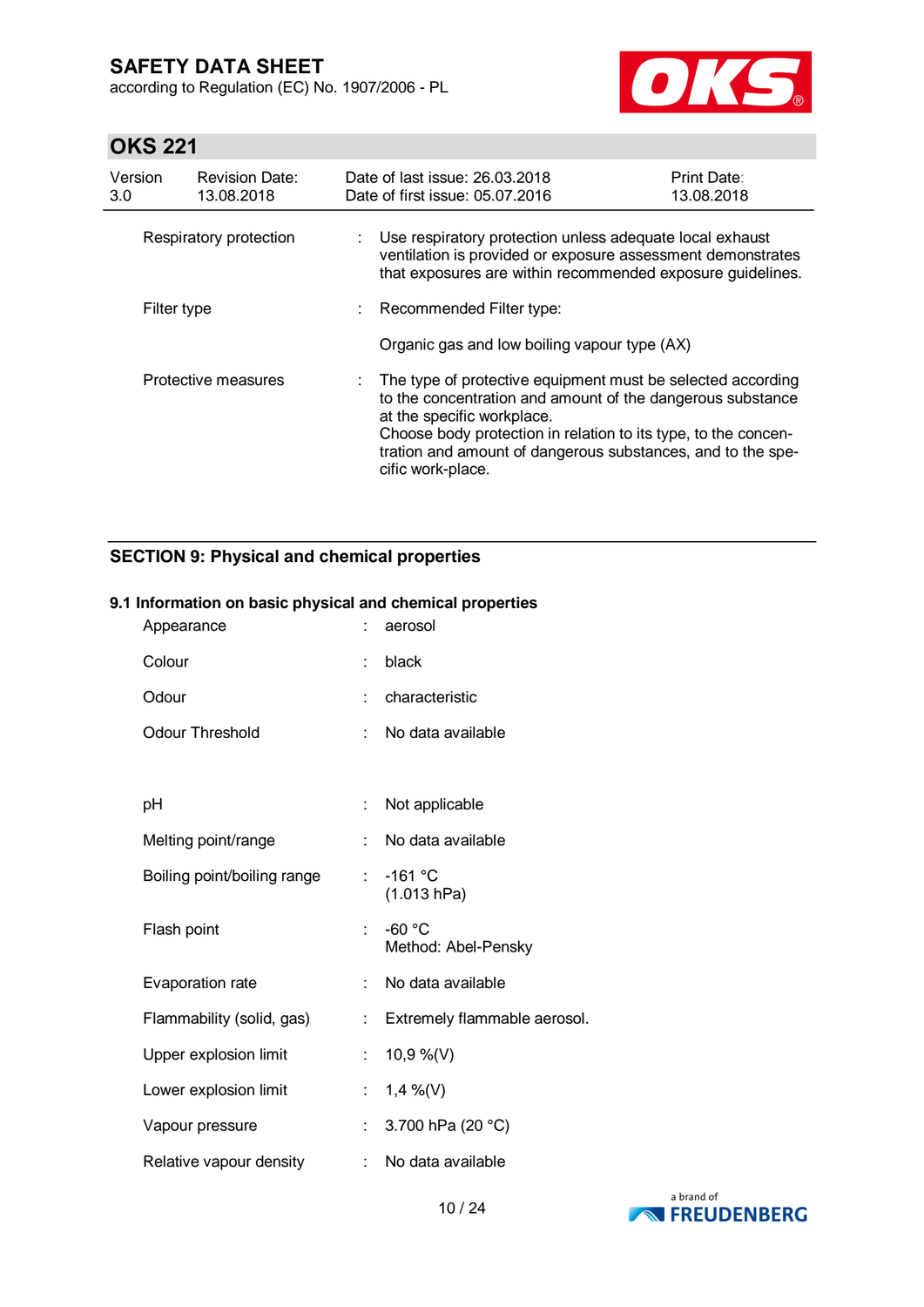according to Regulation (EC) No. 1907/2006 - PL



# **OKS 221**

| Version<br>3.0        |                     | <b>Revision Date:</b><br>13.08.2018 |   | Date of last issue: 26.03.2018<br>Date of first issue: 05.07.2016 | <b>Print Date:</b><br>13.08.2018 |
|-----------------------|---------------------|-------------------------------------|---|-------------------------------------------------------------------|----------------------------------|
|                       | Density             |                                     | ÷ | 0,68 g/cm3                                                        |                                  |
|                       |                     |                                     |   | (20 °C)                                                           |                                  |
|                       | <b>Bulk density</b> |                                     |   | No data available                                                 |                                  |
|                       | Solubility(ies)     | Water solubility                    |   | insoluble                                                         |                                  |
|                       |                     | Solubility in other solvents        | ÷ | No data available                                                 |                                  |
|                       | octanol/water       | Partition coefficient: n-           | ÷ | No data available                                                 |                                  |
|                       |                     | Auto-ignition temperature           | ÷ | No data available                                                 |                                  |
|                       |                     | Decomposition temperature           | ÷ | No data available                                                 |                                  |
|                       | Viscosity           | Viscosity, dynamic                  |   | No data available                                                 |                                  |
|                       |                     | Viscosity, kinematic                | ÷ | $<$ 20,5 mm2/s (40 °C)                                            |                                  |
|                       |                     | <b>Explosive properties</b>         |   | Not explosive                                                     |                                  |
|                       |                     | Oxidizing properties                |   | No data available                                                 |                                  |
| 9.2 Other information |                     |                                     |   |                                                                   |                                  |
|                       |                     | Sublimation point                   |   | No data available                                                 |                                  |
|                       |                     | Metal corrosion rate                |   | Not corrosive to metals                                           |                                  |
|                       | Self-ignition       |                                     |   | No data available                                                 |                                  |

#### **SECTION 10: Stability and reactivity**

#### **10.1 Reactivity**

No hazards to be specially mentioned.

#### **10.2 Chemical stability**

Stable under normal conditions.

#### **10.3 Possibility of hazardous reactions**

| <b>10.4 Conditions to avoid</b> |  |
|---------------------------------|--|
|---------------------------------|--|

Conditions to avoid : Heat, flames and sparks.



Hazardous reactions : No dangerous reaction known under conditions of normal use.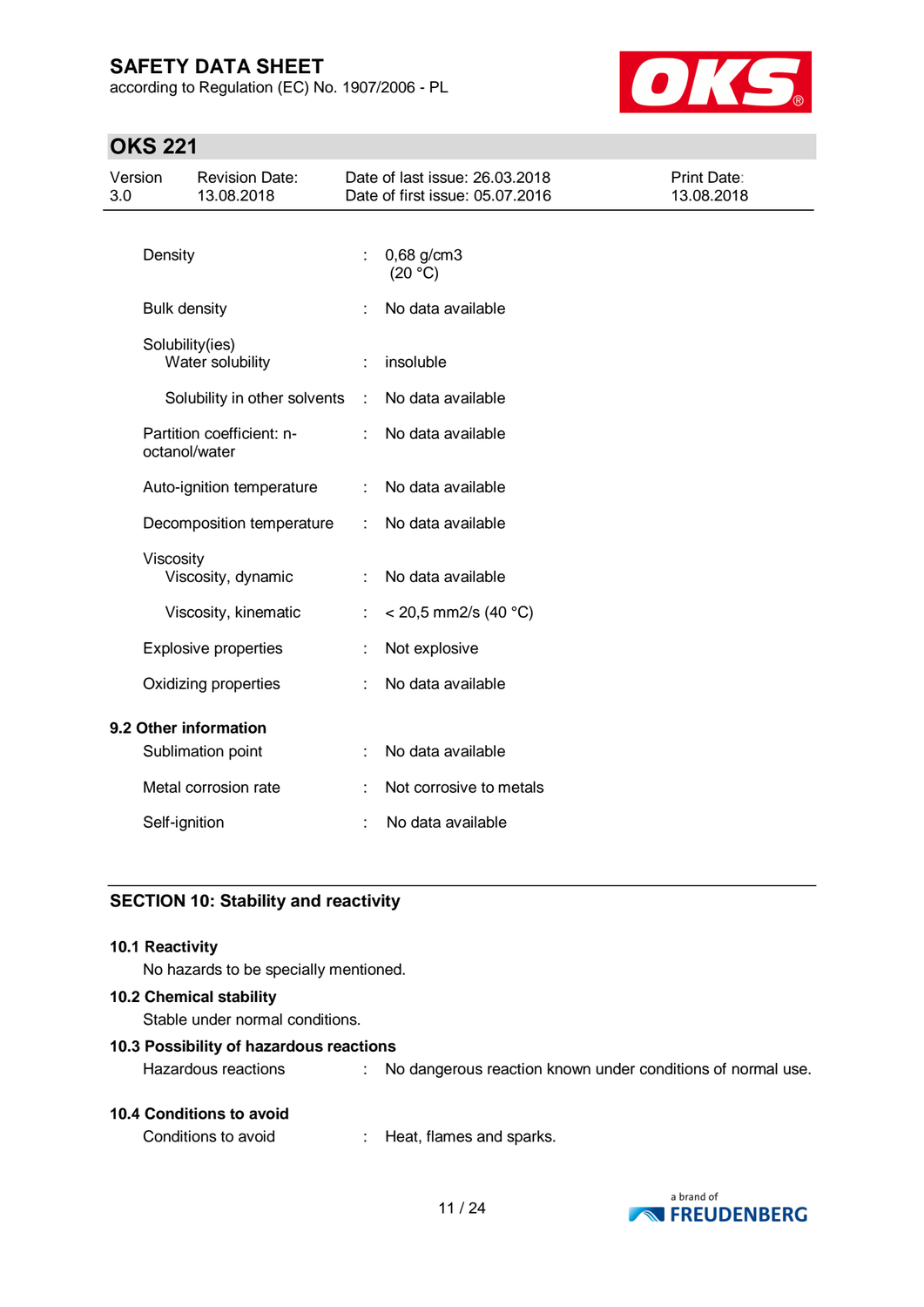according to Regulation (EC) No. 1907/2006 - PL



# **OKS 221**

| Version | <b>Revision Date:</b> | Date of last issue: 26.03.2018  | <b>Print Date:</b> |
|---------|-----------------------|---------------------------------|--------------------|
| 3.0     | 13.08.2018            | Date of first issue: 05.07.2016 | 13.08.2018         |

#### **10.5 Incompatible materials**

Materials to avoid : Oxidizing agents

#### **10.6 Hazardous decomposition products**

No decomposition if stored and applied as directed.

#### **SECTION 11: Toxicological information**

#### **11.1 Information on toxicological effects**

**Acute toxicity**

**Product:**

| Acute oral toxicity       |    | Remarks: Effects due to ingestion may include:                                                                                                                                                                         |
|---------------------------|----|------------------------------------------------------------------------------------------------------------------------------------------------------------------------------------------------------------------------|
|                           |    | Symptoms: Central nervous system depression                                                                                                                                                                            |
| Acute inhalation toxicity | t  | Remarks: Respiration of solvent vapour may cause dizziness.                                                                                                                                                            |
|                           |    | Symptoms: Inhalation may provoke the following symptoms:,<br>Respiratory disorder, Local irritation, Respiratory disorders,<br>Dizziness, Drowsiness, Vomiting, Fatigue, Vertigo, Central<br>nervous system depression |
| Acute dermal toxicity     | ÷. | Remarks: Prolonged or repeated skin contact with liquid may<br>cause defatting resulting in drying, redness and possible blis-<br>tering.                                                                              |
|                           |    | Symptoms: Skin disorders                                                                                                                                                                                               |
| <b>Components:</b>        |    |                                                                                                                                                                                                                        |
| calcium dihydroxide:      |    |                                                                                                                                                                                                                        |
| Acute oral toxicity       |    | : LD50 (Rat, female): $> 2.000$ mg/kg<br>Method: OECD Test Guideline 425<br>Assessment: The substance or mixture has no acute oral tox-<br>icity                                                                       |
| Acute dermal toxicity     |    | LD50 (Rabbit): $> 2.500$ mg/kg<br>Method: OECD Test Guideline 402<br>Assessment: The substance or mixture has no acute dermal<br>toxicity                                                                              |
|                           |    |                                                                                                                                                                                                                        |
| isobutane:                |    |                                                                                                                                                                                                                        |
| Acute inhalation toxicity |    | LC50 (Rat): 658 mg/l<br>Exposure time: 4 h<br>Test atmosphere: gas                                                                                                                                                     |

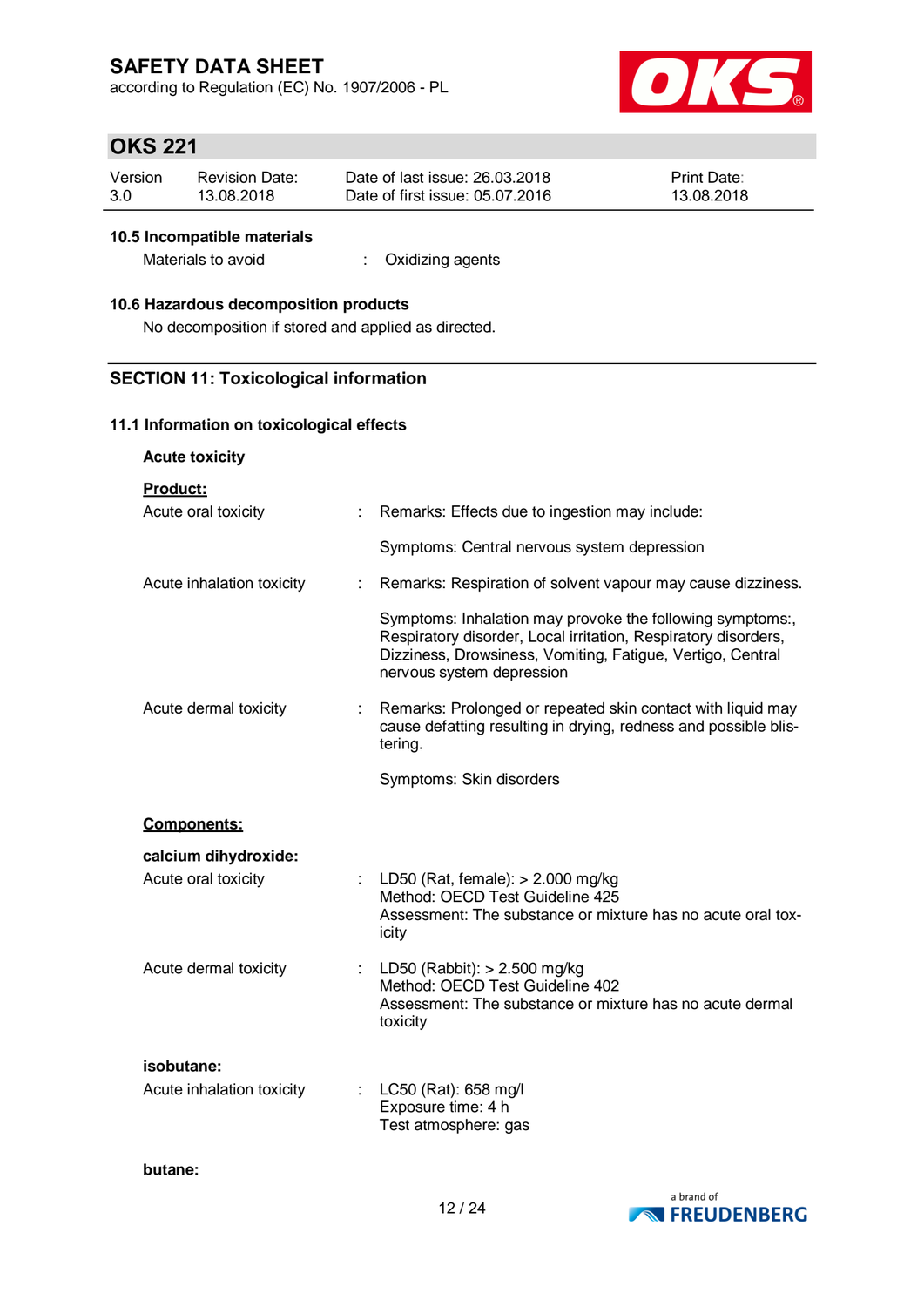according to Regulation (EC) No. 1907/2006 - PL



### **OKS 221**

| Version<br>3.0 | <b>Revision Date:</b><br>13.08.2018 | Date of last issue: 26.03.2018<br>Date of first issue: 05.07.2016    | <b>Print Date:</b><br>13.08.2018 |
|----------------|-------------------------------------|----------------------------------------------------------------------|----------------------------------|
|                | Acute inhalation toxicity           | $LC50$ (Rat): 658 mg/l<br>Exposure time: 4 h<br>Test atmosphere: gas |                                  |
|                | molybdenum disulphide:              |                                                                      |                                  |
|                | Acute oral toxicity                 | LD50 (Rat): $> 5.000$ mg/kg                                          |                                  |
|                | Acute dermal toxicity               | LD50 (Rat): $> 16.000$ mg/kg                                         |                                  |
|                | <b>Skin corrosion/irritation</b>    |                                                                      |                                  |

# **Product:**

Remarks: This information is not available.

#### **Components:**

#### **calcium dihydroxide:**

Species: Rabbit Assessment: Irritating to skin. Method: OECD Test Guideline 404 Result: Irritating to skin.

#### **molybdenum disulphide:**

Assessment: No skin irritation Result: No skin irritation

#### **Serious eye damage/eye irritation**

#### **Product:**

Remarks: Risk of serious damage to eyes.

#### **Components:**

#### **calcium dihydroxide:**

Species: Rabbit Assessment: Risk of serious damage to eyes. Method: OECD Test Guideline 405 Result: Risk of serious damage to eyes.

#### **molybdenum disulphide:**

Assessment: No eye irritation Result: No eye irritation

#### **Respiratory or skin sensitisation**

#### **Product:**

Remarks: This information is not available.

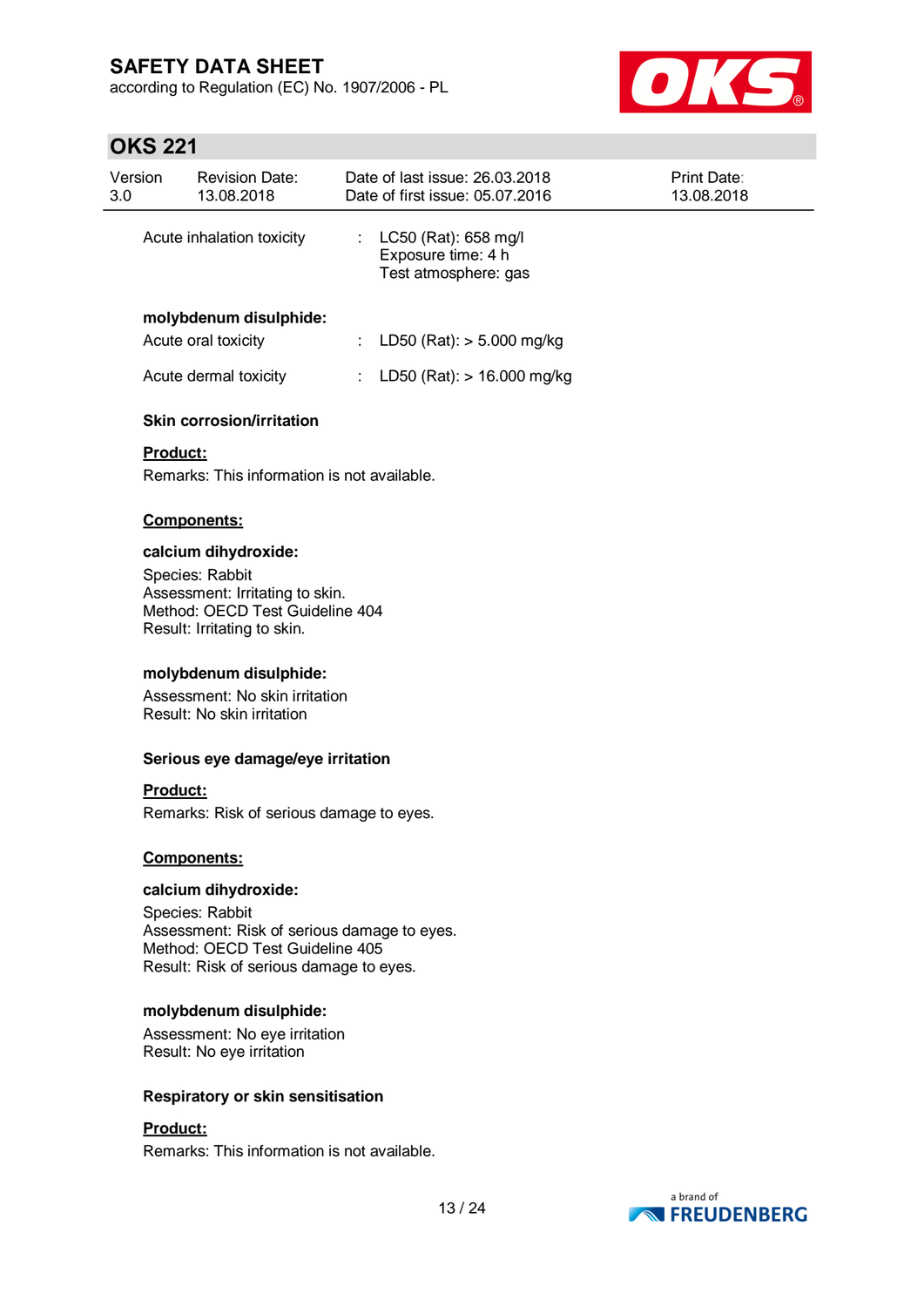according to Regulation (EC) No. 1907/2006 - PL



### **OKS 221**

| Version | Revision Date: | Date of last issue: 26,03,2018  | <b>Print Date:</b> |
|---------|----------------|---------------------------------|--------------------|
| 3.0     | 13.08.2018     | Date of first issue: 05.07.2016 | 13.08.2018         |

#### **Components:**

#### **calcium dihydroxide:**

Assessment: Does not cause skin sensitisation. Result: Does not cause skin sensitisation.

#### **molybdenum disulphide:**

Assessment: Does not cause skin sensitisation. Result: Does not cause skin sensitisation.

#### **Germ cell mutagenicity**

| Product:                   |                             |                                                                                                       |
|----------------------------|-----------------------------|-------------------------------------------------------------------------------------------------------|
| Genotoxicity in vitro      | $\mathbf{r}_{\mathrm{max}}$ | Remarks: No data available                                                                            |
| Genotoxicity in vivo       |                             | Remarks: No data available                                                                            |
| Components:                |                             |                                                                                                       |
| calcium dihydroxide:       |                             |                                                                                                       |
| Genotoxicity in vitro      | ÷.                          | Test Type: Ames test<br>Method: OECD Test Guideline 471<br>Result: negative                           |
|                            | ÷                           | Test Type: Chromosome aberration test in vitro<br>Method: OECD Test Guideline 473<br>Result: negative |
| molybdenum disulphide:     |                             |                                                                                                       |
| sessment                   |                             | Germ cell mutagenicity-As- : Animal testing did not show any mutagenic effects.                       |
| Carcinogenicity            |                             |                                                                                                       |
| <b>Product:</b>            |                             |                                                                                                       |
| Remarks: No data available |                             |                                                                                                       |

#### **Components:**

#### **molybdenum disulphide:**

#### Carcinogenicity - Assessment : No evidence of carcinogenicity in animal studies.

#### **Reproductive toxicity**

#### **Product:**

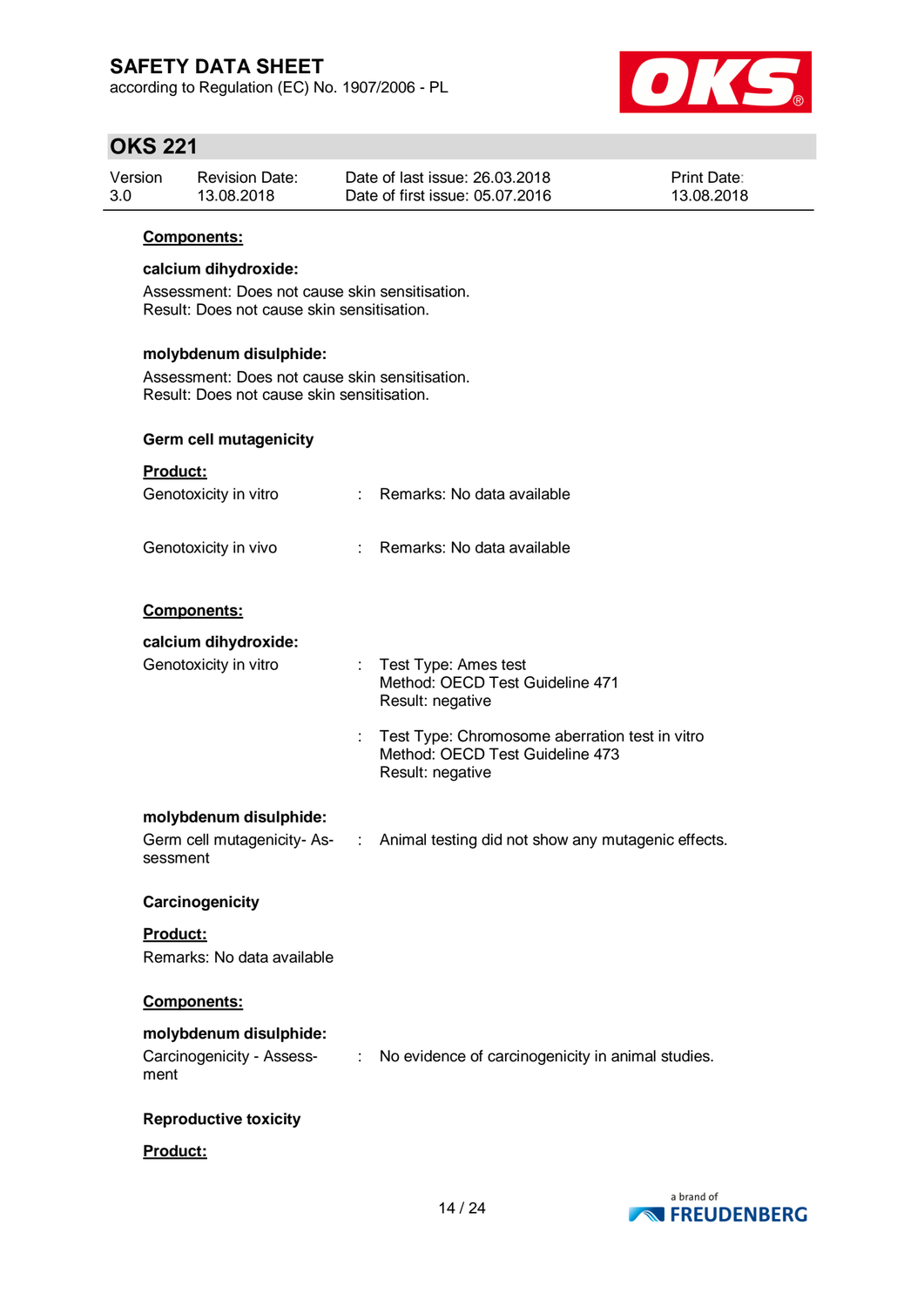according to Regulation (EC) No. 1907/2006 - PL



# **OKS 221**

| Version<br>3.0 | <b>Revision Date:</b><br>13.08.2018 | Date of last issue: 26.03.2018<br>Date of first issue: 05.07.2016 | Print Date:<br>13.08.2018 |
|----------------|-------------------------------------|-------------------------------------------------------------------|---------------------------|
|                | Effects on fertility                | : Remarks: No data available                                      |                           |
| ment           | Effects on foetal develop-          | : Remarks: No data available                                      |                           |

### **STOT - single exposure**

#### **Components:**

**pentane:**

Assessment: May cause drowsiness or dizziness.

#### **calcium dihydroxide:**

Assessment: May cause respiratory irritation.

#### **molybdenum disulphide:**

Assessment: The substance or mixture is not classified as specific target organ toxicant, single exposure.

#### **STOT - repeated exposure**

#### **Components:**

#### **molybdenum disulphide:**

Assessment: The substance or mixture is not classified as specific target organ toxicant, repeated exposure.

#### **Repeated dose toxicity**

#### **Product:**

Remarks: This information is not available.

#### **Aspiration toxicity**

#### **Product:**

May be fatal if swallowed and enters airways.

#### **Components:**

#### **pentane:**

May be fatal if swallowed and enters airways.

#### **Further information**

#### **Product:**

Remarks: Ingestion causes irritation of upper respiratory system and gastrointestinal disturbance.

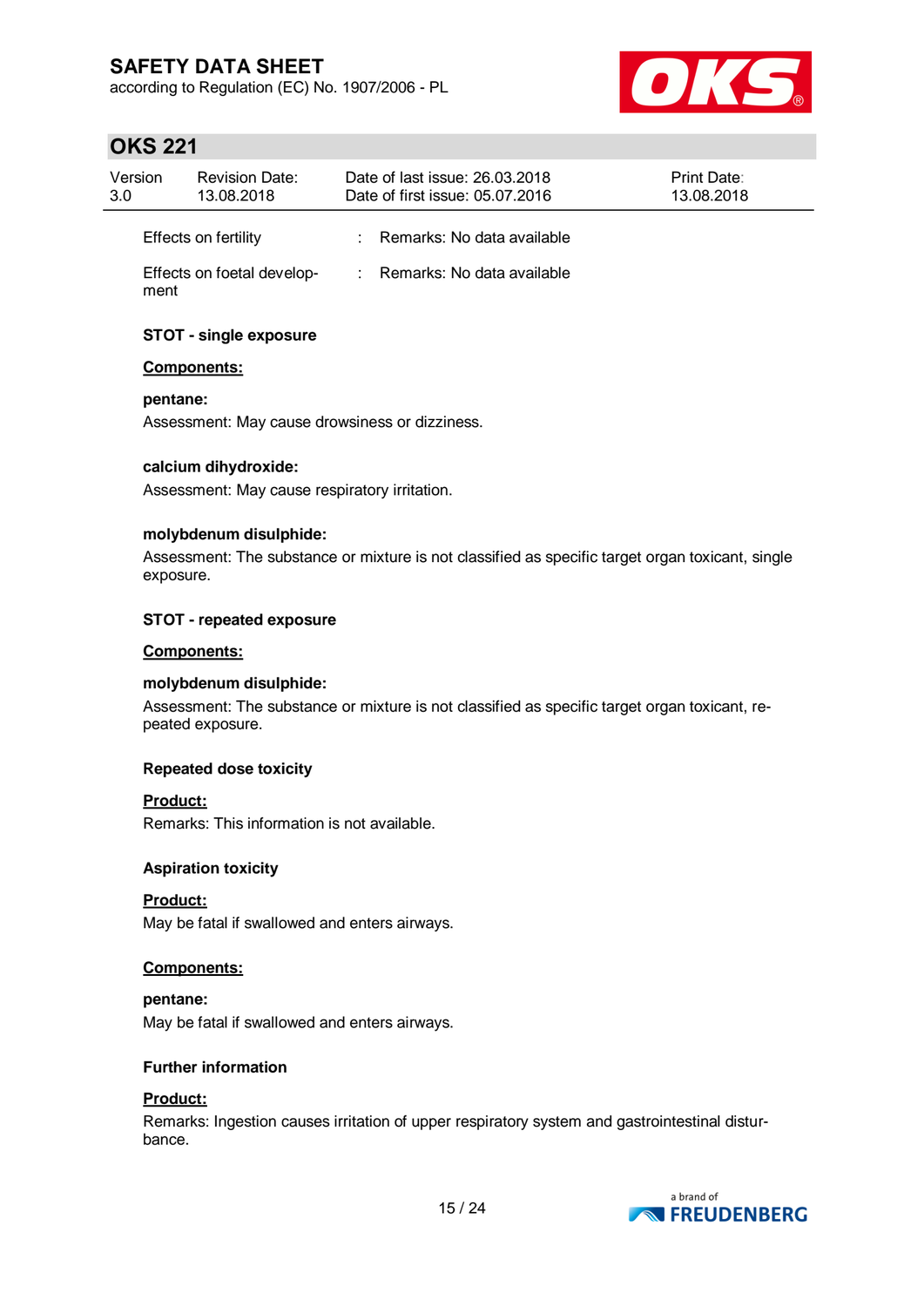according to Regulation (EC) No. 1907/2006 - PL



### **OKS 221**

| Version | <b>Revision Date:</b> | Date of last issue: 26,03,2018  | <b>Print Date:</b> |
|---------|-----------------------|---------------------------------|--------------------|
| 3.0     | 13.08.2018            | Date of first issue: 05.07.2016 | 13.08.2018         |

#### **Components:**

### **molybdenum disulphide:**

Remarks: Information given is based on data on the components and the toxicology of similar products.

### **SECTION 12: Ecological information**

#### **12.1 Toxicity**

| Product:                                                                            |                       |                                                                                                                                                                      |
|-------------------------------------------------------------------------------------|-----------------------|----------------------------------------------------------------------------------------------------------------------------------------------------------------------|
| Toxicity to fish                                                                    |                       | Remarks: Toxic to aquatic organisms, may cause long-term<br>adverse effects in the aquatic environment.                                                              |
| Toxicity to daphnia and other : Remarks: No data available<br>aquatic invertebrates |                       |                                                                                                                                                                      |
| Toxicity to algae                                                                   |                       | : Remarks: No data available                                                                                                                                         |
| Toxicity to microorganisms                                                          |                       | Remarks: No data available                                                                                                                                           |
| Components:                                                                         |                       |                                                                                                                                                                      |
| pentane:                                                                            |                       |                                                                                                                                                                      |
| <b>Ecotoxicology Assessment</b><br>Chronic aquatic toxicity                         |                       | : Harmful to aquatic life with long lasting effects.                                                                                                                 |
| calcium dihydroxide:                                                                |                       |                                                                                                                                                                      |
| Toxicity to fish                                                                    |                       | LC50 (Oncorhynchus mykiss (rainbow trout)): 50,6 mg/l<br>Exposure time: 96 h                                                                                         |
| Toxicity to daphnia and other :<br>aquatic invertebrates                            |                       | EC50 (Daphnia magna (Water flea)): 49,1 mg/l<br>Exposure time: 48 h<br>Test Type: static test<br>Method: OECD Test Guideline 202<br>GLP: yes                         |
| Toxicity to algae                                                                   | $\mathbb{Z}^{\times}$ | EC50 (Pseudokirchneriella subcapitata (green algae)): 184,57<br>mg/l<br>Exposure time: 72 h<br>Test Type: static test<br>Method: OECD Test Guideline 201<br>GLP: yes |

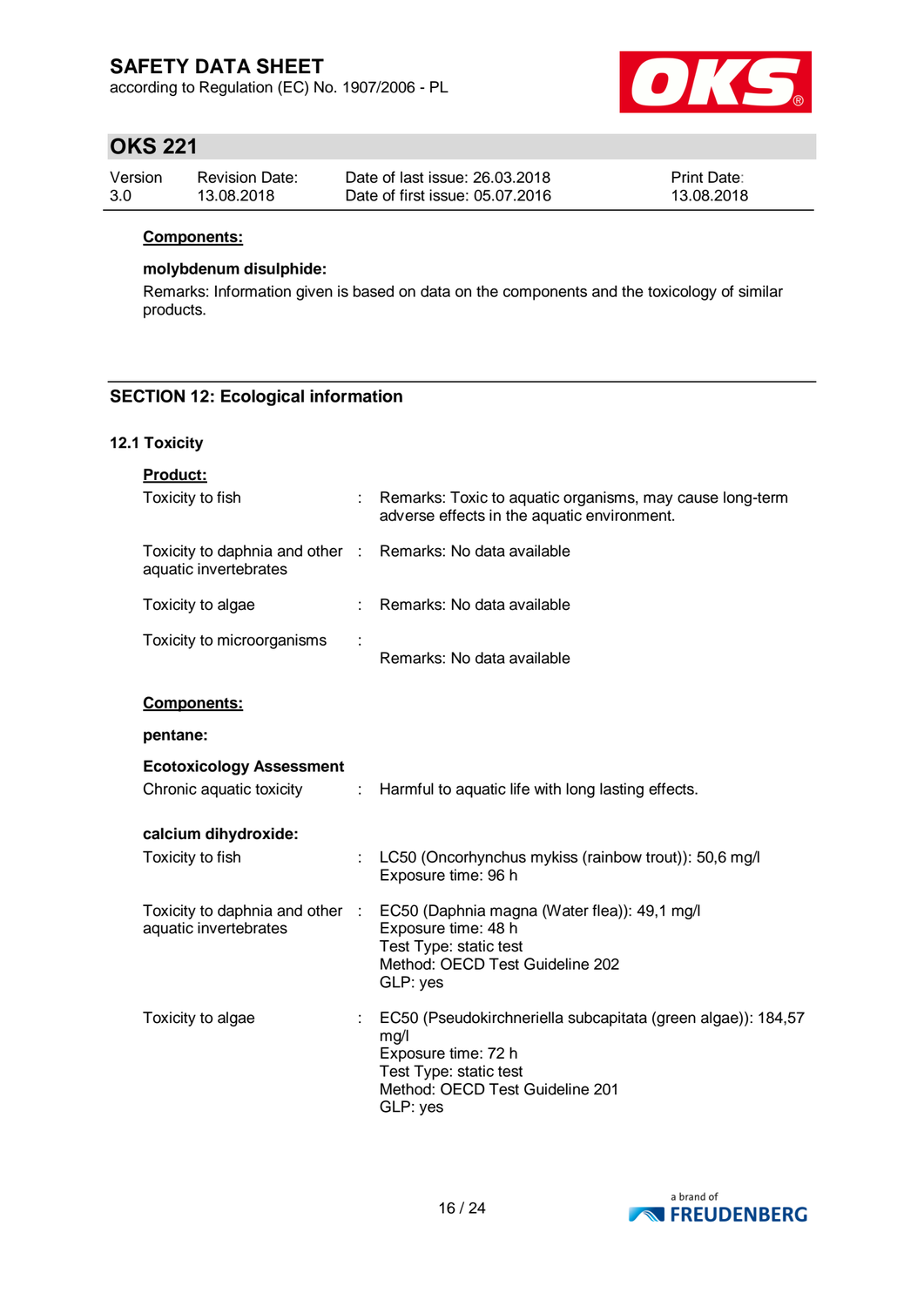according to Regulation (EC) No. 1907/2006 - PL



# $O$  $K$  $O$  $O$  $A$

|                | <b>OKS 221</b>  |                                                          |    |                                                                                                                                                                                                                         |                                  |  |  |
|----------------|-----------------|----------------------------------------------------------|----|-------------------------------------------------------------------------------------------------------------------------------------------------------------------------------------------------------------------------|----------------------------------|--|--|
| Version<br>3.0 |                 | <b>Revision Date:</b><br>13.08.2018                      |    | Date of last issue: 26.03.2018<br>Date of first issue: 05.07.2016                                                                                                                                                       | <b>Print Date:</b><br>13.08.2018 |  |  |
|                |                 | <b>Ecotoxicology Assessment</b>                          |    |                                                                                                                                                                                                                         |                                  |  |  |
|                |                 | Acute aquatic toxicity                                   | ÷  | This product has no known ecotoxicological effects.                                                                                                                                                                     |                                  |  |  |
|                |                 | Chronic aquatic toxicity                                 | ÷  | This product has no known ecotoxicological effects.                                                                                                                                                                     |                                  |  |  |
|                |                 | molybdenum disulphide:                                   |    |                                                                                                                                                                                                                         |                                  |  |  |
|                |                 | Toxicity to fish                                         |    | LC50 (Pimephales promelas (fathead minnow)): > 100 mg/l<br>Exposure time: 96 h                                                                                                                                          |                                  |  |  |
|                |                 | Toxicity to daphnia and other :<br>aquatic invertebrates |    | EC50 (Daphnia magna (Water flea)): > 100 mg/l<br>Exposure time: 48 h                                                                                                                                                    |                                  |  |  |
|                |                 | Toxicity to algae                                        |    | EC50 (Pseudokirchneriella subcapitata (green algae)): > 100<br>mg/l<br>Exposure time: 72 h                                                                                                                              |                                  |  |  |
|                |                 | 12.2 Persistence and degradability                       |    |                                                                                                                                                                                                                         |                                  |  |  |
|                | Product:        |                                                          |    |                                                                                                                                                                                                                         |                                  |  |  |
|                |                 | Biodegradability                                         | ÷. | Remarks: No data available                                                                                                                                                                                              |                                  |  |  |
|                | ty              |                                                          |    | Physico-chemical removabili- : Remarks: No data available                                                                                                                                                               |                                  |  |  |
|                |                 | Components:                                              |    |                                                                                                                                                                                                                         |                                  |  |  |
|                |                 | calcium dihydroxide:                                     |    |                                                                                                                                                                                                                         |                                  |  |  |
|                |                 | Biodegradability                                         | t. | Remarks: The methods for determining the biological degra-<br>dability are not applicable to inorganic substances.                                                                                                      |                                  |  |  |
|                |                 | 12.3 Bioaccumulative potential                           |    |                                                                                                                                                                                                                         |                                  |  |  |
|                | <b>Product:</b> |                                                          |    |                                                                                                                                                                                                                         |                                  |  |  |
|                |                 | Bioaccumulation                                          |    | Remarks: This mixture contains no substance considered to<br>be persistent, bioaccumulating and toxic (PBT).<br>This mixture contains no substance considered to be very<br>persistent and very bioaccumulating (vPvB). |                                  |  |  |
|                |                 | Components:                                              |    |                                                                                                                                                                                                                         |                                  |  |  |
|                | isobutane:      |                                                          |    |                                                                                                                                                                                                                         |                                  |  |  |
|                | octanol/water   | Partition coefficient: n-                                |    | log Pow: 2,88<br>Method: OECD Test Guideline 107                                                                                                                                                                        |                                  |  |  |
|                | butane:         |                                                          |    |                                                                                                                                                                                                                         |                                  |  |  |
|                | octanol/water   | Partition coefficient: n-                                |    | log Pow: 2,89<br>Method: OECD Test Guideline 107                                                                                                                                                                        |                                  |  |  |

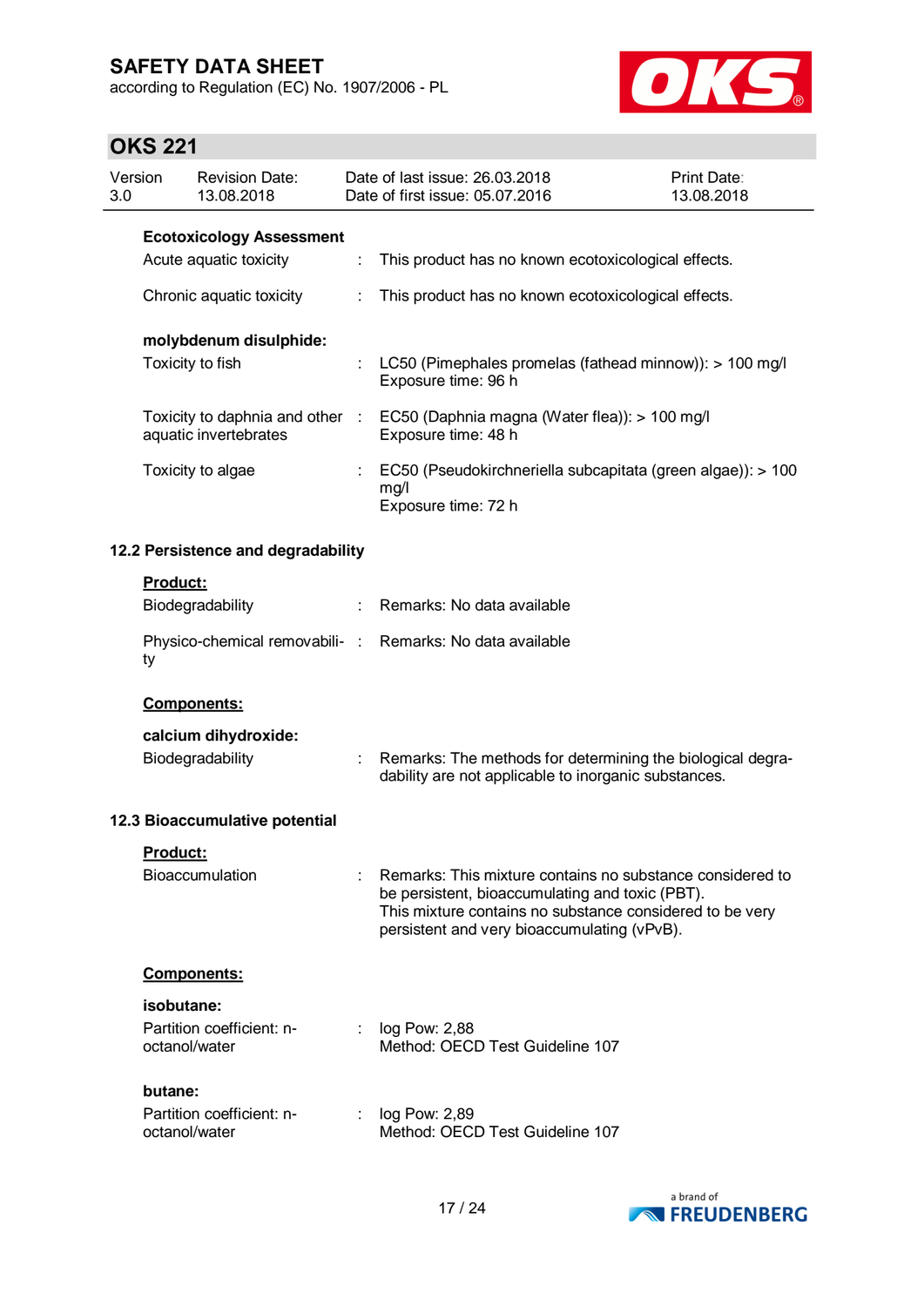according to Regulation (EC) No. 1907/2006 - PL



# **OKS 221**

| Version<br>3.0 |                                    | <b>Revision Date:</b><br>13.08.2018                |                             | Date of last issue: 26.03.2018<br>Date of first issue: 05.07.2016                                                                                                                                          | <b>Print Date:</b><br>13.08.2018 |
|----------------|------------------------------------|----------------------------------------------------|-----------------------------|------------------------------------------------------------------------------------------------------------------------------------------------------------------------------------------------------------|----------------------------------|
|                | propane:<br>octanol/water          | Partition coefficient: n-                          | ÷.                          | log Pow: 2,36                                                                                                                                                                                              |                                  |
|                |                                    | 12.4 Mobility in soil                              |                             |                                                                                                                                                                                                            |                                  |
|                | <b>Product:</b><br><b>Mobility</b> |                                                    |                             | Remarks: No data available                                                                                                                                                                                 |                                  |
|                |                                    | Distribution among environ-<br>mental compartments | $\mathcal{L}^{\mathcal{L}}$ | Remarks: No data available                                                                                                                                                                                 |                                  |
|                |                                    | 12.5 Results of PBT and vPvB assessment            |                             |                                                                                                                                                                                                            |                                  |
|                | Product:<br>Assessment             |                                                    |                             | This substance/mixture contains no components considered<br>to be either persistent, bioaccumulative and toxic (PBT), or<br>very persistent and very bioaccumulative (vPvB) at levels of<br>0.1% or higher |                                  |
|                |                                    | 12.6 Other adverse effects                         |                             |                                                                                                                                                                                                            |                                  |
|                | <b>Product:</b><br>tion            |                                                    |                             | Additional ecological informa-: Toxic to aquatic life with long lasting effects.                                                                                                                           |                                  |
|                |                                    | <b>SECTION 13: Disposal considerations</b>         |                             |                                                                                                                                                                                                            |                                  |
|                | Product                            | 13.1 Waste treatment methods                       |                             | Do not dispose of with domestic refuse.<br>Dispose of as hazardous waste in compliance with local and<br>national regulations.                                                                             |                                  |

Waste codes should be assigned by the user based on the application for which the product was used.

### Contaminated packaging : Packaging that is not properly emptied must be disposed of as the unused product. Offer empty spray cans to an established disposal company. Pressurized container: Do not pierce or burn, even after use.

The following Waste Codes are only suggestions:

### **SECTION 14: Transport information**

#### **14.1 UN number**

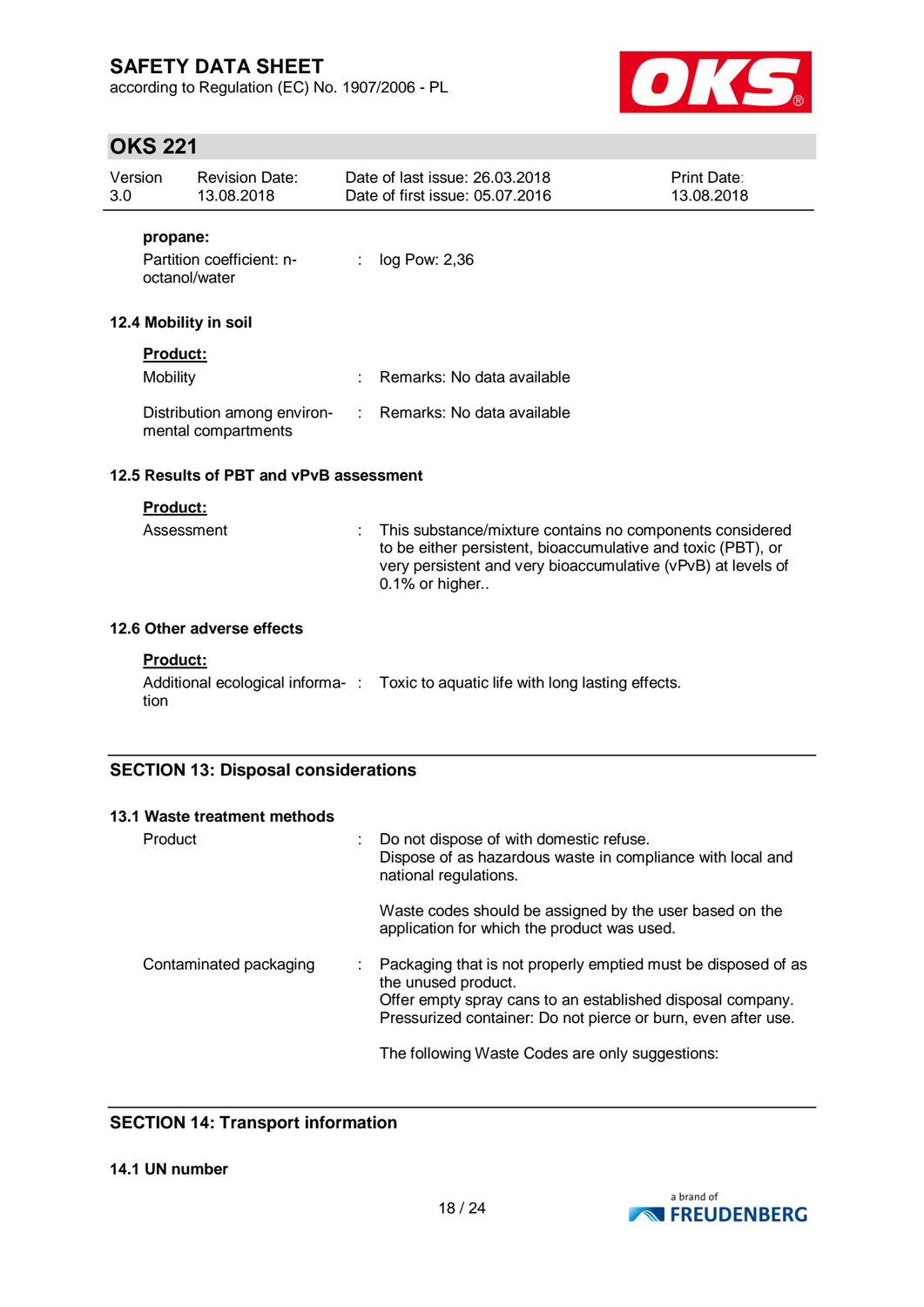according to Regulation (EC) No. 1907/2006 - PL



# **OKS 221**

| Version<br>3.0                    |                    | <b>Revision Date:</b><br>13.08.2018                                    | Date of last issue: 26.03.2018<br>Print Date:<br>Date of first issue: 05.07.2016<br>13.08.2018 |  |
|-----------------------------------|--------------------|------------------------------------------------------------------------|------------------------------------------------------------------------------------------------|--|
|                                   |                    |                                                                        |                                                                                                |  |
|                                   | <b>ADR</b>         |                                                                        | <b>UN 1950</b><br>÷                                                                            |  |
|                                   | <b>IMDG</b>        |                                                                        | <b>UN 1950</b>                                                                                 |  |
|                                   | <b>IATA</b>        |                                                                        | <b>UN 1950</b>                                                                                 |  |
|                                   |                    | 14.2 UN proper shipping name                                           |                                                                                                |  |
|                                   | <b>ADR</b>         |                                                                        | <b>AEROSOLS</b><br>÷                                                                           |  |
|                                   | <b>IMDG</b>        |                                                                        | <b>AEROSOLS</b><br>÷<br>(pentane)                                                              |  |
|                                   | <b>IATA</b>        |                                                                        | Aerosols, flammable                                                                            |  |
|                                   |                    | 14.3 Transport hazard class(es)                                        |                                                                                                |  |
|                                   | <b>ADR</b>         |                                                                        | $\therefore$ 2                                                                                 |  |
|                                   | <b>IMDG</b>        |                                                                        | : 2.1                                                                                          |  |
|                                   | <b>IATA</b>        |                                                                        | : 2.1                                                                                          |  |
|                                   |                    | 14.4 Packing group                                                     |                                                                                                |  |
|                                   | <b>ADR</b>         |                                                                        |                                                                                                |  |
|                                   | Labels             | Packing group<br><b>Classification Code</b><br>Tunnel restriction code | Not assigned by regulation<br>5F<br>2.1<br>(D)                                                 |  |
|                                   | <b>IMDG</b>        |                                                                        |                                                                                                |  |
|                                   | Labels<br>EmS Code | Packing group                                                          | Not assigned by regulation<br>2.1<br>$F-D, S-U$                                                |  |
|                                   |                    | <b>IATA (Cargo)</b>                                                    |                                                                                                |  |
|                                   | aircraft)          | Packing instruction (cargo                                             | 203                                                                                            |  |
|                                   | Labels             | Packing instruction (LQ)<br>Packing group                              | Y203<br>Not assigned by regulation<br><b>Flammable Gas</b>                                     |  |
|                                   |                    |                                                                        |                                                                                                |  |
|                                   | ger aircraft)      | <b>IATA (Passenger)</b><br>Packing instruction (passen-                | 203<br>÷                                                                                       |  |
|                                   | Labels             | Packing instruction (LQ)<br>Packing group                              | Y203<br>Not assigned by regulation<br><b>Flammable Gas</b>                                     |  |
| <b>14.5 Environmental hazards</b> |                    |                                                                        |                                                                                                |  |
|                                   | <b>ADR</b>         |                                                                        |                                                                                                |  |
|                                   |                    | Environmentally hazardous                                              | ÷.<br>yes                                                                                      |  |
|                                   | <b>IMDG</b>        | Marine pollutant                                                       | yes                                                                                            |  |
|                                   |                    | <b>IATA (Passenger)</b><br>Environmentally hazardous                   | no                                                                                             |  |

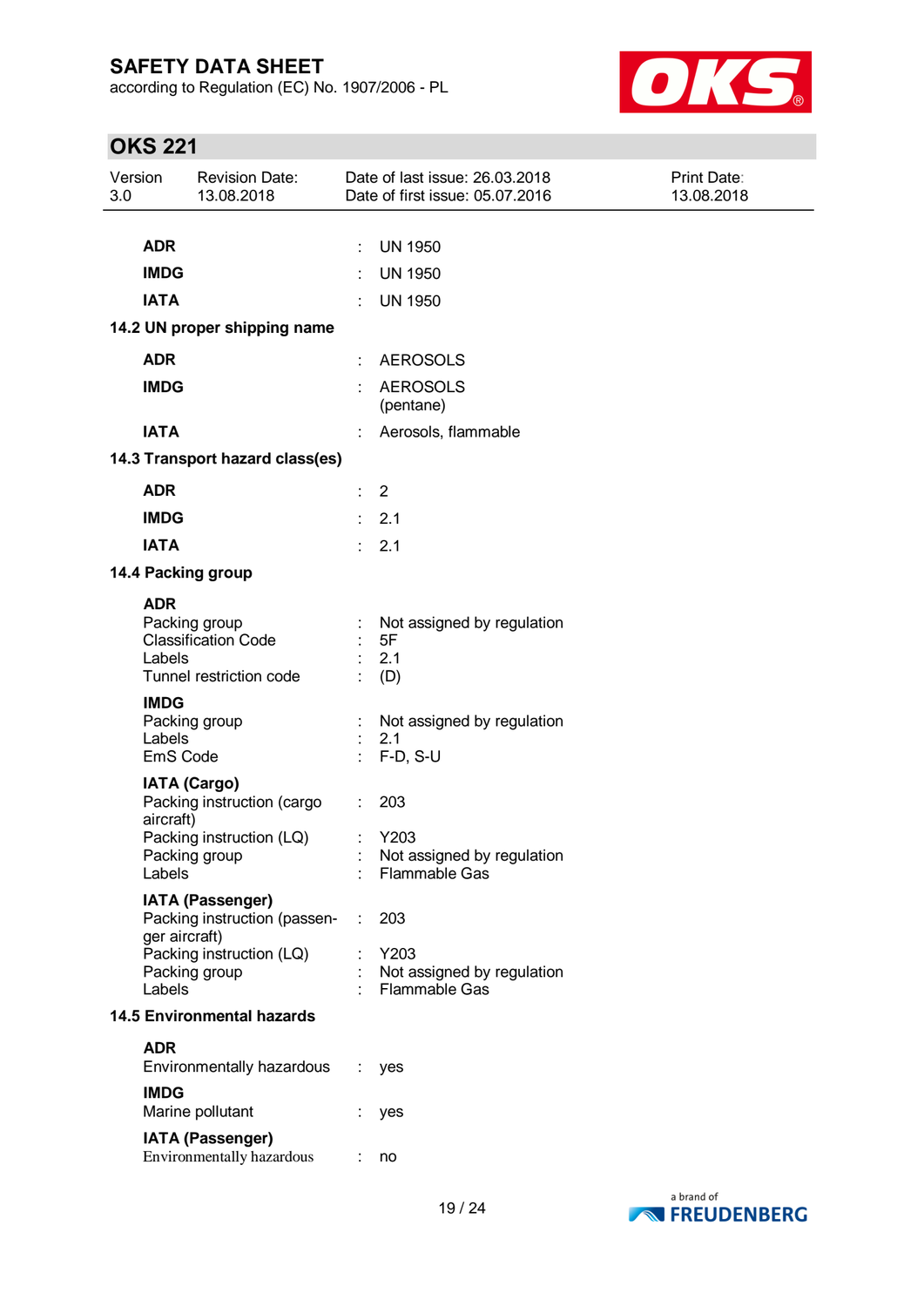according to Regulation (EC) No. 1907/2006 - PL



# **OKS 221**

| Version | <b>Revision Date:</b> | Date of last issue: 26.03.2018  | <b>Print Date:</b> |
|---------|-----------------------|---------------------------------|--------------------|
| 3.0     | 13.08.2018            | Date of first issue: 05.07.2016 | 13.08.2018         |

#### **IATA (Cargo)**

Environmentally hazardous : no

#### **14.6 Special precautions for user**

No special precautions required.

#### **14.7 Transport in bulk according to Annex II of Marpol and the IBC Code**

Remarks : Not applicable for product as supplied.

#### **SECTION 15: Regulatory information**

#### **15.1 Safety, health and environmental regulations/legislation specific for the substance or mixture** REACH - Candidate List of Substances of Very High

| REACH - Candidate List of Substances of Very High<br>Concern for Authorisation (Article 59).                                                                                             |                                        |   | This product does not contain sub-<br>stances of very high concern (Regu-<br>lation (EC) No 1907/2006 (REACH), |                     |  |  |
|------------------------------------------------------------------------------------------------------------------------------------------------------------------------------------------|----------------------------------------|---|----------------------------------------------------------------------------------------------------------------|---------------------|--|--|
| REACH - List of substances subject to authorisation<br>(Annex XIV)                                                                                                                       |                                        |   | Article 57).<br>Not applicable                                                                                 |                     |  |  |
| Regulation (EC) No 1005/2009 on substances that dep-<br>lete the ozone layer                                                                                                             | ÷                                      |   | Not applicable                                                                                                 |                     |  |  |
| Regulation (EC) No 850/2004 on persistent organic pol-<br>lutants                                                                                                                        |                                        |   | Not applicable                                                                                                 |                     |  |  |
| Regulation (EC) No 649/2012 of the European Parlia-<br>ment and the Council concerning the export and import<br>of dangerous chemicals                                                   |                                        | ÷ | Not applicable                                                                                                 |                     |  |  |
| REACH - Restrictions on the manufacture, placing on<br>Not applicable<br>$\mathbb{R}^n$<br>the market and use of certain dangerous substances,<br>preparations and articles (Annex XVII) |                                        |   |                                                                                                                |                     |  |  |
| Seveso III: Directive 2012/18/EU of the European Parliament and of the Council on the control of<br>major-accident hazards involving dangerous substances.                               |                                        |   |                                                                                                                |                     |  |  |
| P <sub>3</sub> a                                                                                                                                                                         | <b>FLAMMABLE AEROSOLS</b>              |   | Quantity 1<br>150t                                                                                             | Quantity 2<br>500 t |  |  |
| E <sub>2</sub>                                                                                                                                                                           | <b>ENVIRONMENTAL</b><br><b>HAZARDS</b> |   | 200 <sub>t</sub>                                                                                               | 500 t               |  |  |
| E <sub>2</sub>                                                                                                                                                                           |                                        |   |                                                                                                                |                     |  |  |
| P <sub>2</sub>                                                                                                                                                                           |                                        |   |                                                                                                                |                     |  |  |

34 Petroleum products: (a) gasolines and naphthas, (b) kerosenes (including jet 2.500 t 25.000 t

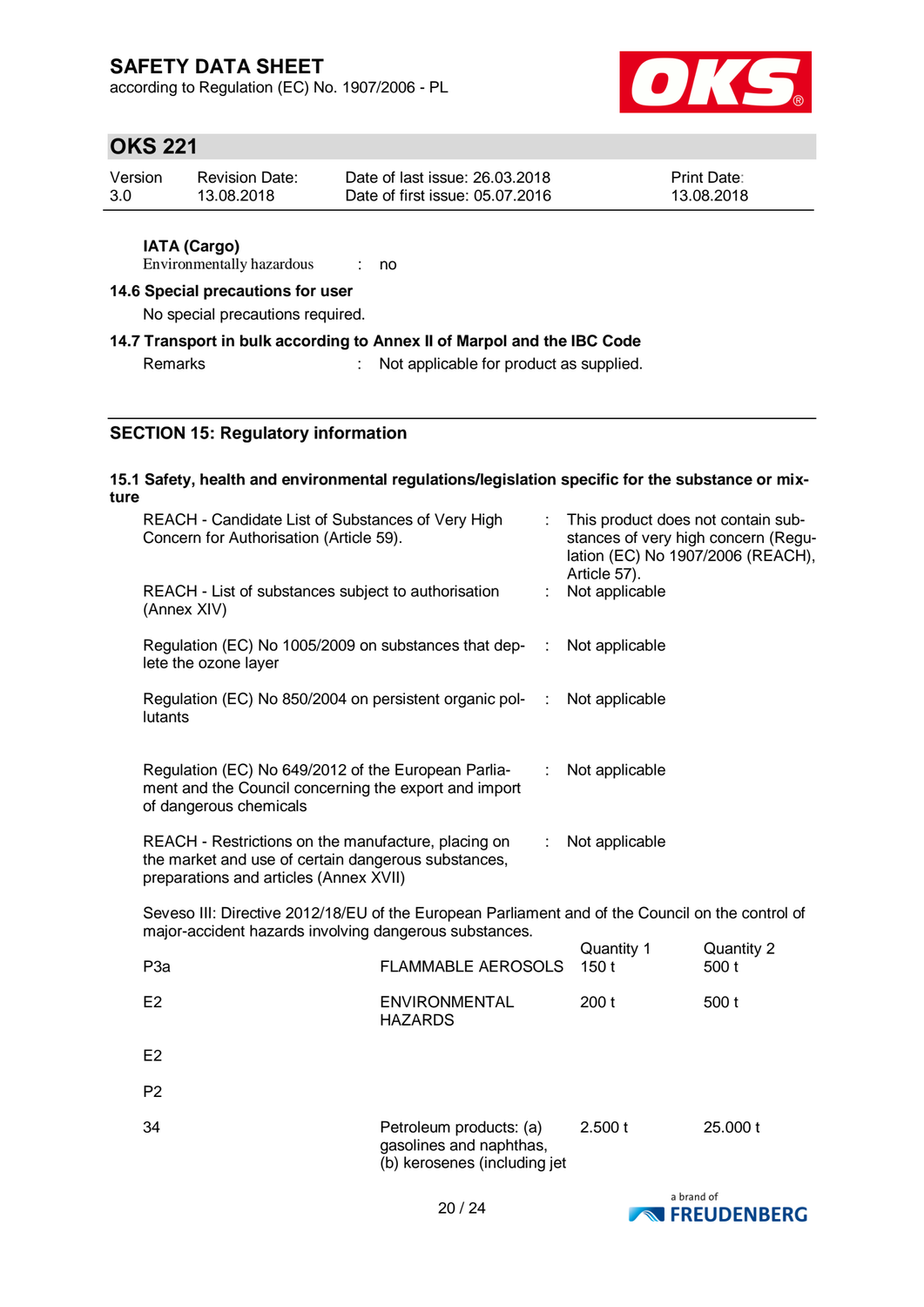according to Regulation (EC) No. 1907/2006 - PL



### **OKS 221**

| Version<br>3.0 | <b>Revision Date:</b><br>13.08.2018 | Date of last issue: 26.03.2018<br>Date of first issue: 05.07.2016                                                                                                                                                                                                                                                                        | <b>Print Date:</b><br>13.08.2018                                                                                  |
|----------------|-------------------------------------|------------------------------------------------------------------------------------------------------------------------------------------------------------------------------------------------------------------------------------------------------------------------------------------------------------------------------------------|-------------------------------------------------------------------------------------------------------------------|
|                |                                     | fuels), (c) gas oils (includ-<br>ing diesel fuels, home<br>heating oils and gas oil<br>blending streams), (d)<br>heavy fuel oils (e) alterna-<br>tive fuels serving the same<br>purposes and with similar<br>properties as regards<br>flammability and environ-<br>mental hazards as the<br>products referred to in<br>points (a) to (d) |                                                                                                                   |
|                | Volatile organic compounds          | Volatile organic compounds (VOC) content: 68 %<br>Remarks: VOC content excluding water                                                                                                                                                                                                                                                   | Directive 2010/75/EU of 24 November 2010 on industrial<br>emissions (integrated pollution prevention and control) |
|                | $\sim$ $\sim$ $\sim$ $\sim$ $\sim$  |                                                                                                                                                                                                                                                                                                                                          |                                                                                                                   |

Other regulations:

Take note of Directive 94/33/EC on the protection of young people at work or stricter national regulations, where applicable.

Act of 25 February 2011 on the Chemical Substances and Their Mixtures (consolidated text Dz. U. 2015, item 1203).

Regulation (EC) No 1272/2008 of the European Parliament and of the Council of 16 December 2008 on classification, labelling and packaging of substances and mixtures, amending and repealing Directives 67/548/EEC and 1999/45/EC, and amending Regulation (EC) No 1907/2006 (Official Journal of the European Union L 353 from 31.12.2008) with further adaptation to technical progress (ATP 1-7).

Regulation (EC) No 1907/2006 of the European Parliament and of the Council of 18 December 2006 concerning the Registration, Evaluation, Authorisation and Restriction of Chemicals (REACH), establishing a European Chemicals Agency, amending Directive 1999/45/EC and repealing Council Regulation (EEC) No 793/93 and Commission Regulation (EC) No 1488/94 as well as Council Directive 76/769/EEC and Commission Directives 91/155/EEC, 93/67/EEC, 93/105/EC and 2000/21/EC (Official Journal of the European Union L 396 from 30.12.2006, as amended).

Commission Regulation (EU) 2015/830 of 28 May 2015 amending Regulation (EC) No 1907/2006 of the European Parliament and of the Council on the Registration, Evaluation, Authorisation and Restriction of Chemicals (REACH)

Ordinance of the Minister of Health of 10 August 2012 concerning the criteria and procedure of classification of chemical substances and their mixtures (consolidated text Dz. U. of 2015., pos. 208).

Ordinance of the Minister of Economy, Labour and Social Policy of 21st December 2005 concerning the basic requirements for personal protective equipment (Dz. U. Nr. 259, item 2173). Ordinance of the Minister of Labour and Social Policy of 6th June 2014 concerning the highest allowable concentrations and levels of the agents harmful for health in the workplace (OJ 2014 No. 0 pos 817).

Ordinance of the Minister of Health of 2nd February 2011 concerning tests and measurement of agents harmful for health in the workplace (Dz. U. Nr. 33, item 166).

Ordinance of the Minister of Health of 30th December 2004 on the health and safety of workers related to chemical agents at work (Dz. U. from 2005, Nr. 11, item 86, as amended). Act of 14 December 2012. on Waste (Journal of Laws of 2013. pos. 21, as amended).

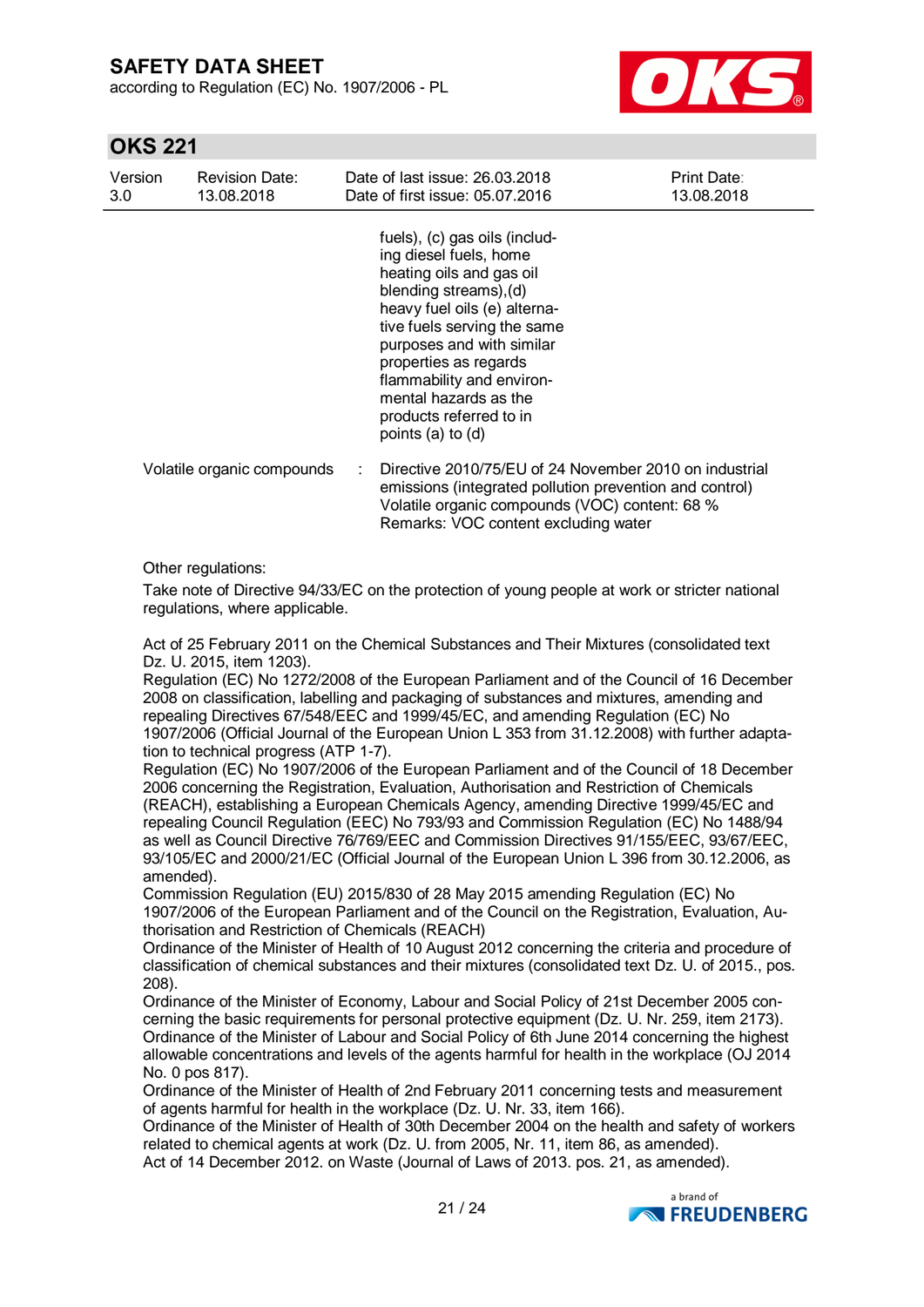according to Regulation (EC) No. 1907/2006 - PL



### **OKS 221**

| Version | Revision Date: | Date of last issue: 26.03.2018  | <b>Print Date:</b> |
|---------|----------------|---------------------------------|--------------------|
| 3.0     | 13.08.2018     | Date of first issue: 05.07.2016 | 13.08.2018         |

Act of 13 June 2013. On packaging and packaging waste Journal. U. of 2013. Item. 888, as amended).

Ordinance of the Minister of Environment of 9th December 2014 on Waste Catalog (Dz. U. 2014 item 1923).

Ordinance of the Minister of Environment on the requirements for carrying out the process of thermal treatment of waste and how to deal with waste produced in the process. (Dz. U. of 2016., Pos. 108)

Act of 19 August 2011 on transport of dangerous goods (Dz. U. Nr. 227, item 1367, as amended).

Government Statement of 26 July 2005 on enforcing of changes Annexes A and B of European Agreement concerning international transport of dangerous goods by road (ADR) (Dz. U. Nr. 178, item 1481, as amended).

Ordinance of the Minister of Health of 20th April 2012 concerning labeling of containers of dangerous substances and dangerous mixtures and some mixtures ((consolidated text) Dz. U. z 2015 nr. 0 poz. 450).

Ordinance of the Minister of Health of 11th June 2012 concerning categories of dangerous substances and dangerous mixtures for which containers must be fitted with child-resistant fastenings and a tactile warning of danger (Dz. U. from 2012, item 688 as amended).

#### **15.2 Chemical safety assessment**

This information is not available.

#### **SECTION 16: Other information**

#### **Full text of H-Statements**

| Extremely flammable gas.                            |
|-----------------------------------------------------|
| Highly flammable liquid and vapour.                 |
| Contains gas under pressure; may explode if heated. |
| May be fatal if swallowed and enters airways.       |
| Causes skin irritation.                             |
| : Causes serious eye damage.                        |
| May cause respiratory irritation.                   |
| May cause drowsiness or dizziness.                  |
| Toxic to aquatic life with long lasting effects.    |
|                                                     |

#### **Full text of other abbreviations**

| Note C                | : Some organic substances may be marketed either in a specif-<br>ic isomeric form or as a mixture of several isomers. In this<br>case the supplier must state on the label whether the sub- |
|-----------------------|---------------------------------------------------------------------------------------------------------------------------------------------------------------------------------------------|
| Note U (table $3.1$ ) | stance is a specific isomer or a mixture of isomers.<br>: When put on the market gases have to be classified as "Gas-<br>es under pressure", in one of the groups compressed gas,           |

22 / 24

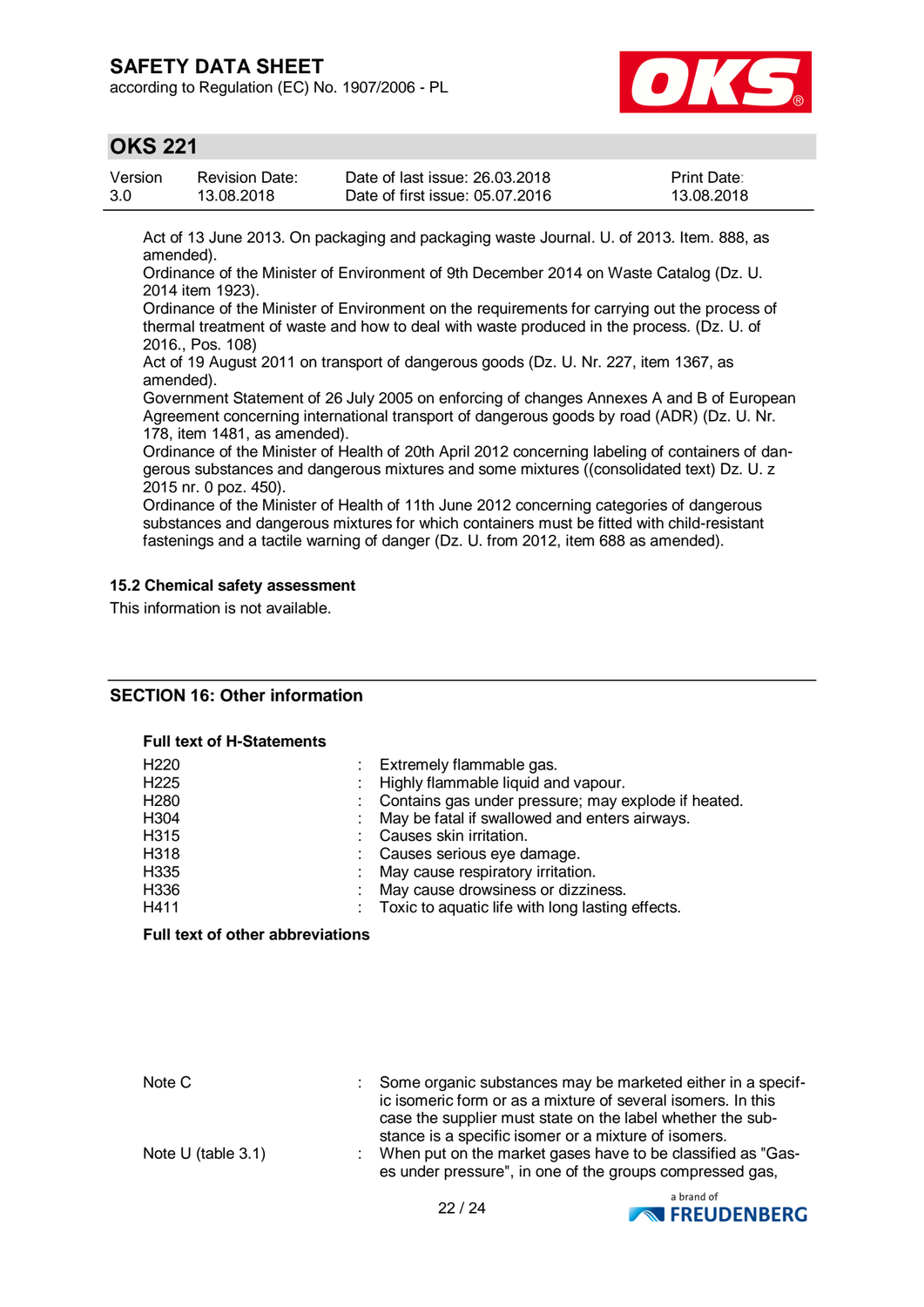**OKS** 221

according to Regulation (EC) No. 1907/2006 - PL



| <b>UKS 221</b> |                       |                                 |                    |  |  |
|----------------|-----------------------|---------------------------------|--------------------|--|--|
| Version        | <b>Revision Date:</b> | Date of last issue: 26.03.2018  | <b>Print Date:</b> |  |  |
| -3.0           | 13.08.2018            | Date of first issue: 05.07.2016 | 13.08.2018         |  |  |

liquefied gas, refrigerated liquefied gas or dissolved gas. The group depends on the physical state in which the gas is packaged and therefore has to be assigned case by case.

ADN - European Agreement concerning the International Carriage of Dangerous Goods by Inland Waterways; ADR - European Agreement concerning the International Carriage of Dangerous Goods by Road; AICS - Australian Inventory of Chemical Substances; ASTM - American Society for the Testing of Materials; bw - Body weight; CLP - Classification Labelling Packaging Regulation; Regulation (EC) No 1272/2008; CMR - Carcinogen, Mutagen or Reproductive Toxicant; DIN - Standard of the German Institute for Standardisation; DSL - Domestic Substances List (Canada); ECHA - European Chemicals Agency; EC-Number - European Community number; ECx - Concentration associated with x% response; ELx - Loading rate associated with x% response; EmS - Emergency Schedule; ENCS - Existing and New Chemical Substances (Japan); ErCx - Concentration associated with x% growth rate response; GHS - Globally Harmonized System; GLP - Good Laboratory Practice; IARC - International Agency for Research on Cancer; IATA - International Air Transport Association; IBC - International Code for the Construction and Equipment of Ships carrying Dangerous Chemicals in Bulk; IC50 - Half maximal inhibitory concentration; ICAO - International Civil Aviation Organization; IECSC - Inventory of Existing Chemical Substances in China; IMDG - International Maritime Dangerous Goods; IMO - International Maritime Organization; ISHL - Industrial Safety and Health Law (Japan); ISO - International Organisation for Standardization; KECI - Korea Existing Chemicals Inventory; LC50 - Lethal Concentration to 50 % of a test population; LD50 - Lethal Dose to 50% of a test population (Median Lethal Dose); MARPOL - International Convention for the Prevention of Pollution from Ships; n.o.s. - Not Otherwise Specified; NO(A)EC - No Observed (Adverse) Effect Concentration; NO(A)EL - No Observed (Adverse) Effect Level; NOELR - No Observable Effect Loading Rate; NZIoC - New Zealand Inventory of Chemicals; OECD - Organization for Economic Co-operation and Development; OPPTS - Office of Chemical Safety and Pollution Prevention; PBT - Persistent, Bioaccumulative and Toxic substance; PICCS - Philippines Inventory of Chemicals and Chemical Substances; (Q)SAR - (Quantitative) Structure Activity Relationship; REACH - Regulation (EC) No 1907/2006 of the European Parliament and of the Council concerning the Registration, Evaluation, Authorisation and Restriction of Chemicals; RID - Regulations concerning the International Carriage of Dangerous Goods by Rail; SADT - Self-Accelerating Decomposition Temperature; SDS - Safety Data Sheet; SVHC - Substance of Very High Concern; TCSI - Taiwan Chemical Substance Inventory; TRGS - Technical Rule for Hazardous Substances; TSCA - Toxic Substances Control Act (United States); UN - United Nations; vPvB - Very Persistent and Very Bioaccumulative

| <b>Further information</b>            |            |                                     |  |  |  |  |  |
|---------------------------------------|------------|-------------------------------------|--|--|--|--|--|
| <b>Classification of the mixture:</b> |            | <b>Classification procedure:</b>    |  |  |  |  |  |
| Aerosol 1                             | H222, H229 | Based on product data or assessment |  |  |  |  |  |
| Eye Dam. 1                            | H318       | Calculation method                  |  |  |  |  |  |
| STOT SE 3                             | H336       | Calculation method                  |  |  |  |  |  |
| Asp. Tox. 1                           | H304       | Based on product data or assessment |  |  |  |  |  |
| <b>Aquatic Chronic 2</b>              | H411       | Calculation method                  |  |  |  |  |  |

This safety datasheet applies only to products originally packaged and labelled by OKS Spezialschmierstoffe. The information contained therein is protected by copyright and must not be reproduced or amended without the express written approval of OKS Spezialschmierstoffe. This document may be passed on only to the extent required by law. Any dissemination of our safety datasheets (e.g. as a document for download from the Internet) beyond this legally required extent